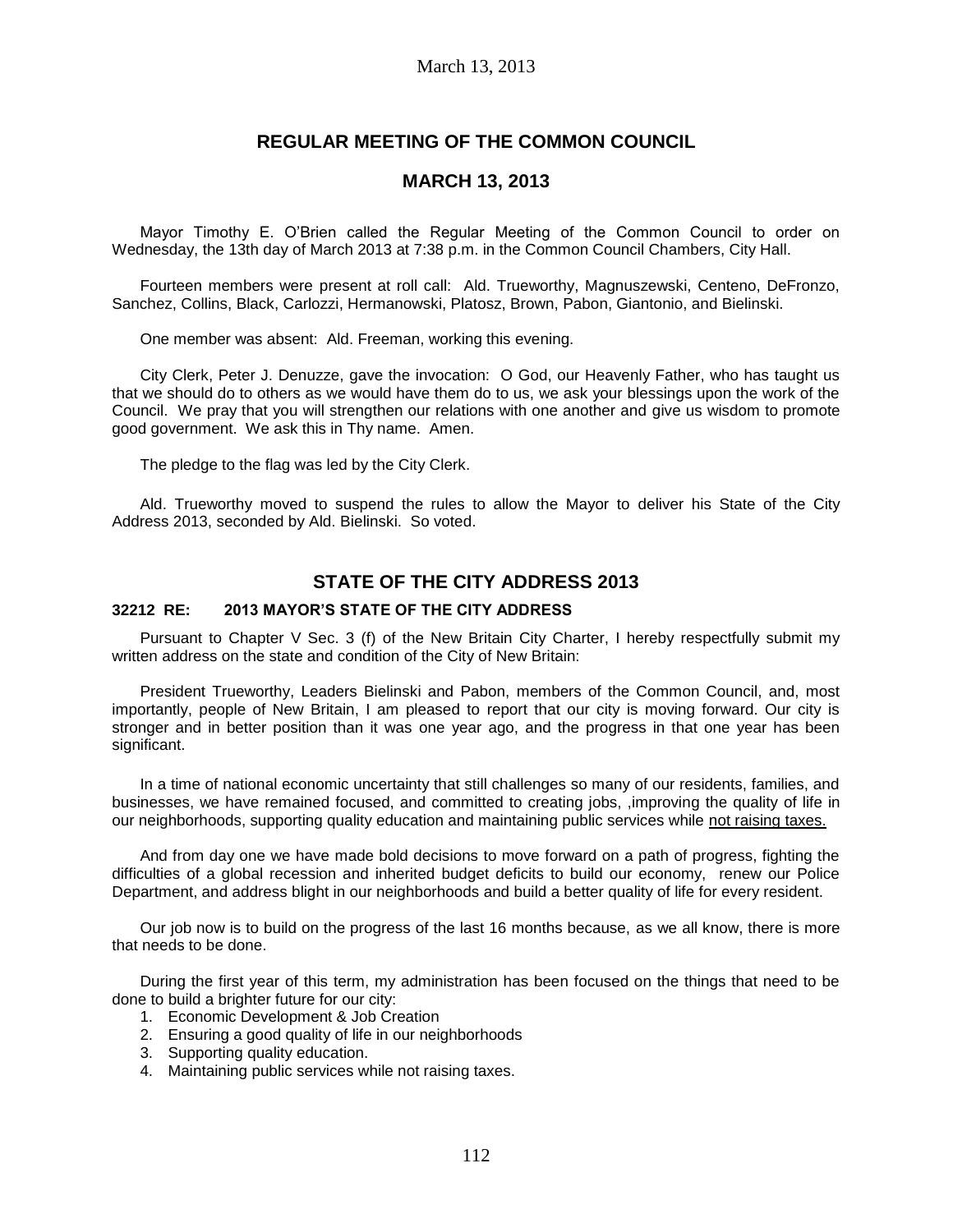I am happy to report, that in this relatively small period of time, we have made noticeable progress in all of these areas.

We've moved New Britain forward by aggressively pursuing economic development opportunities. I cannot recall a time in recent memory when there has been nearly as much construction in our city than is occurring now.

My number one job as Mayor is job creation for the people of our city and building our city into a brighter and more prosperous future. Everything depends on our economic success, from the economic security of individual families to our ability to fund the public services that provide for a good quality of life, good paying jobs and a vibrant economy.

Since I became mayor I have been unyielding in my commitment to increasing development for our City. Looking back on sixteen months of progress I want to thank the many state leaders, like our state delegation in the legislature, the Governor's team – business leaders, the Chamber of Commerce and so many others in our community for their shared commitment to continuous economic growth in New Britain.

Since the first day I took office I have fought day–in and day-out to retain jobs we already have and to create new ones.

The numbers speak for themselves.

In December Aerospace manufacturer Polamer Precision broke ground on a 150,000 square-foot state-of-the-art facility which will open in October 2013 and bring 72 good paying jobs to the city and will create 50 more by 2016. This is the first solid business development at Pinnacle Park, and it is exactly the kind of high-tech jobs of the future we need. I am proud of working with Polamer to make this development possible.

With city and state assistance, 50 new jobs will be created at Peter Paul Electronics Co. over the next five years. This is an example of how a long-time New Britain manufacturer can grow and create jobs and build on their New Britain tradition of success to continue to advance as a leader in the global market.

B&G Design will be moving 40 jobs to New Britain and plans on hiring 5 new employees.

Varsk Machine LLC added over 16,000 square feet to their operation and look to hire 6 new employees.

The COSTCO project is on track and is expected to result in 220 jobs and approximately \$500,000 annually in tax revenue.

The construction of our police station is complete with the first commercial tenant chosen and second under negotiation.

The \$100 million investment in neighborhood revitalization at Corbin Heights and Pinnacle Extension that I and former Senator DeFronzo worked so hard to achieve is under construction, with a number of units already complete.

The Hospital of Central Connecticut broke ground on a \$40 million, 70,000 square-foot state-of-theart cancer center that will combine all cancer services into one convenient location and allow for future expansion of cancer care.

New Britain has seen an additional \$20 million of private investment in the last sixteen months and we are not stopping. We will continue to move forward. We are assisting manufactures who have been the engine of economic growth for decades.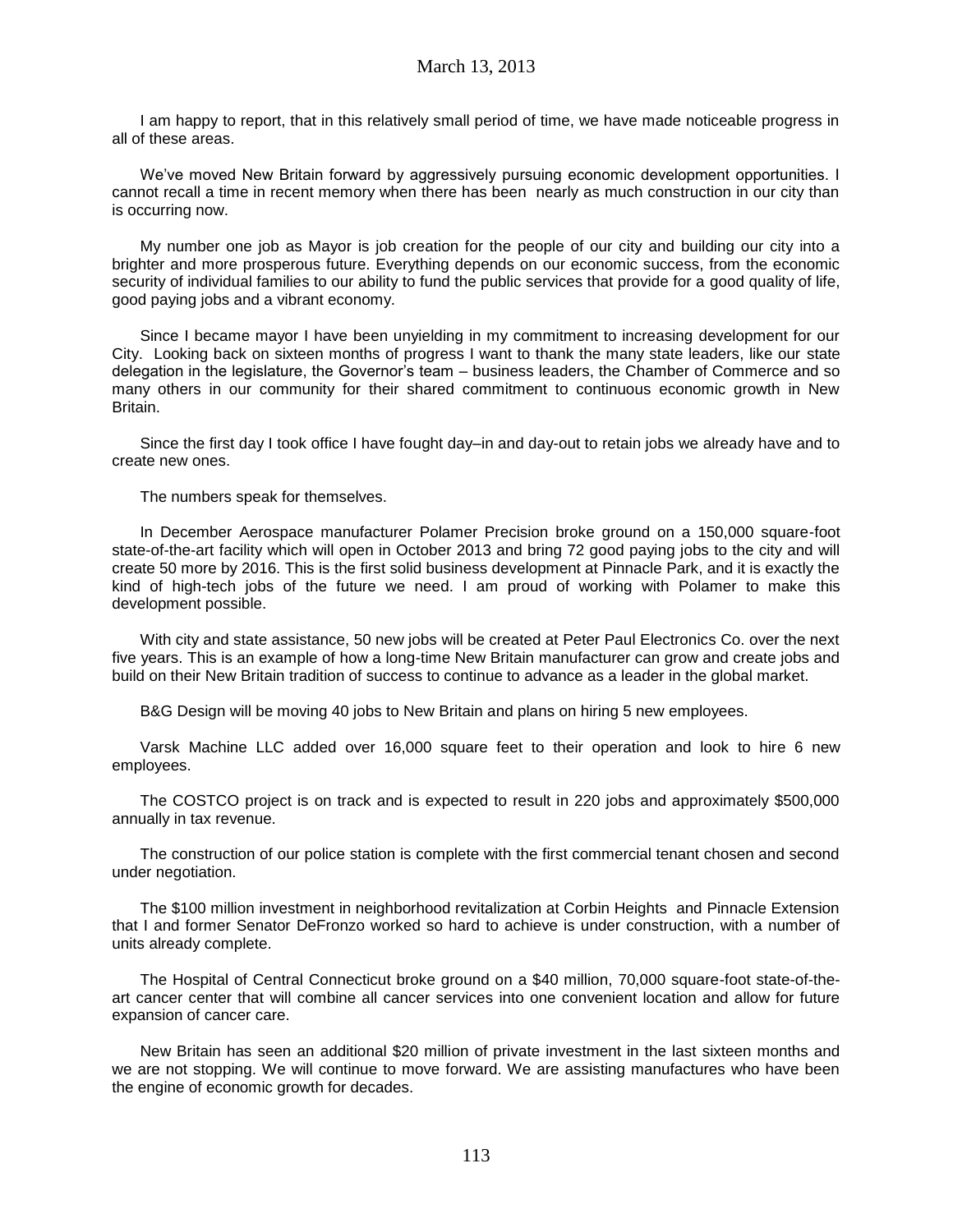And I will soon be rolling out a manufacturing employment initiative that will enhance employment and training programs within our city. This will not only improve the employment prospects for individual workers, but more than that, it will send a message to manufacturers that New Britain is a city that takes our manufacturing economy seriously. It sends a message that New Britain is great place to grow and build new high-tech manufacturing.

This is our future and we are moving forward.

We are going to continue to build on the progress of the CTFastrak construction. Downtown and its immediate radius offer a substantial market within the proximity of this future rapid bus transit terminal for future investment. Within a half mile radius, you'll find professional offices, restaurants, Walnut Hill Park, the New Britain Museum of American Art, New Britain's largest retail plaza, downtown merchants, La Quinta Inn, and a multi-storied municipal parking garage.

In 2013 our downtown will continue to see transformation and we will, as promised, move forward on construction of our new downtown streetscape and "complete streets," project. This project will not only beautify our downtown but will provide pedestrian and bicycle infrastructure, improve connectivity to the CTfastrak station and leverage private investment in our downtown.

New Britain's economic resurgence will not be tied solely to large commercial development. Small business development is an essential part of our economic future and I want to reaffirm my commitment to helping New Britain businessmen and businesswomen prosper.

That is why we are renewing the city's business loan program, to help small businesses to grow.

And we are moving forward with our Arch Street Planning Committee in creating a new plan to renew Arch Street and help build a vibrant commercial and cultural neighborhood our city's Latino community can be proud of.

We are continuing to work with the leaders and businesses on our already vibrant Broad Street to continue to build on the success of our state's center of Polish culture and commerce.

Building success for our city's central commercial corridor must mean having an active and resourceful marketing strategy. New Britain has a wealth to offer residents and visitors, alike – from theaters and museums to restaurants and shops. But the wonderful things that are in and are happening in our city will not result in the vibrant future that it can if people do not know about them.

That is why I am working with community leaders to announce, in the coming weeks, a new marketing plan to parley our great assets into a successful downtown, and vibrant commercial center.

Part of this, you can already see in motion. We have already used the community notification system put in place under my administration to bring people together for cultural events and community activities. From the new downtown Halloween celebration, which we will be doing again, to festivals and other events, we have been and will continue to use this resource to bring the community together to activities that make our downtown and community a more vibrant place. And my administration will continue our work to help community groups create festivals and community activities. Enjoyable activities help build our community and our local economy.

In the upcoming week, we expect to announce a new and exciting development for the Shaws site on West Main Street. In the upcoming weeks, we will be announcing additional new businesses here in New Britain.

In addition to job growth and economic development we've seen renewed energy for the arts – and we've secured funds to back up our community's enthusiasm. In the past year, New Britain's arts and culture programs have attracted new funds and world class art in our downtown. The arts will continue to play an integral role in building a more vibrant downtown and community.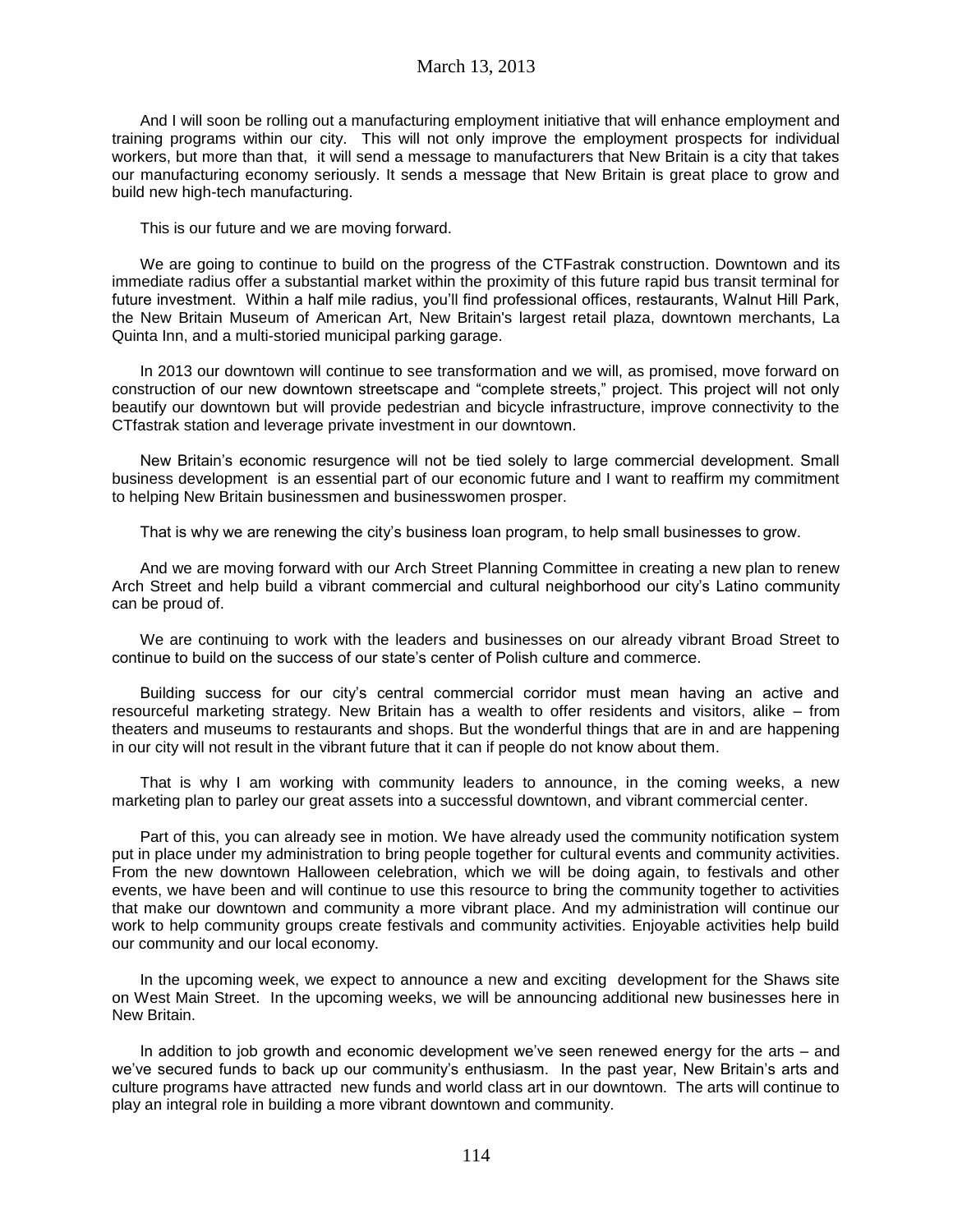In just one year, we have accomplished so much. We are justifiably proud of what we have accomplished. For the future that our community needs and deserves, we need to accomplish so much more. That is why economic development is the most important part of my work as Mayor.

You don't have to have a child in public school, to understand that our children hold the keys to a brighter future for the entire community – an investment in them is an investment in all of us.

That is why, last year with the support of the Common Council I increased the city's funding to the Board of Education's budget - reversing a multi-year trend of flat funding.

And we must prepare our children to be successful in the jobs of the future, including the medical profession. That is why it is so important that we broke ground on the new 145,000 square-foot Medical Professions and Teacher Preparation Magnet School. This is our city's first interdistrict magnet school in New Britain, and it complements the wonderful Health Academy program we already have at New Britain High School.

Quality education is at the core of a successful future economy for our city. For future workers, it means having skills to do the jobs that pay enough to lift families into the middle class. For our city, it means having a workforce that makes our community an attractive place to locate or expand a business and create jobs.

Quality education is a moral imperative - the moral question of whether the kids growing up in our city deserve the same shot in life as youngsters growing up in more affluent communities.

And, while we increase the priority of education, we must also act on the reality that the quality of learning is as much affected by the experiences of children outside of the schools as in. That's why I have heavily prioritized community initiatives designed to improve the quality of life in our young people.

I believe very strongly that all the people of our city deserve to be able to live in neighborhoods with a great quality of life. Ensuring that quality of life includes addressing the very real problems of abandoned, dilapidated and poorly maintained buildings – in other words, blight.

We all understand it takes more than a strong ordinance to fight blight  $-$  it takes political will  $$ enforcement, and it takes persistence. Of all the challenges we face as a city, addressing blighted buildings is the one in which we have the greatest authority to make a meaningful difference for the people of our community. But that does not always happen. In fact, in the history of our city, it usually has not – for the same reason it is usually hard to ask vested interests to change for the better.

But the time has come for our city to act for the betterment of all of the people of our city, and not accept the proposition that New Britain's residents, especially people of humble means, must be made to live in substandard conditions and in neighborhoods made tougher to live in because of blighted buildings. The people of our city deserve better than to be treated that way, and it is our responsibility – the leaders of our city – to stand up for them.

I refuse to back down from this important work. There is too much at stake.

Gone are the times of it being acceptable for blighted properties to sit vacant – neglected and in disrepair - casting our city's neighborhoods into landscapes of urban decay. Gone are the times of inaction. Our residents have spoken.

Fighting blight is about improving the quality of life in our neighborhoods. It is about improving health and public safety and turning around years of neglect. I am determined in my efforts to build safer neighborhoods, reduce blight and with it crime.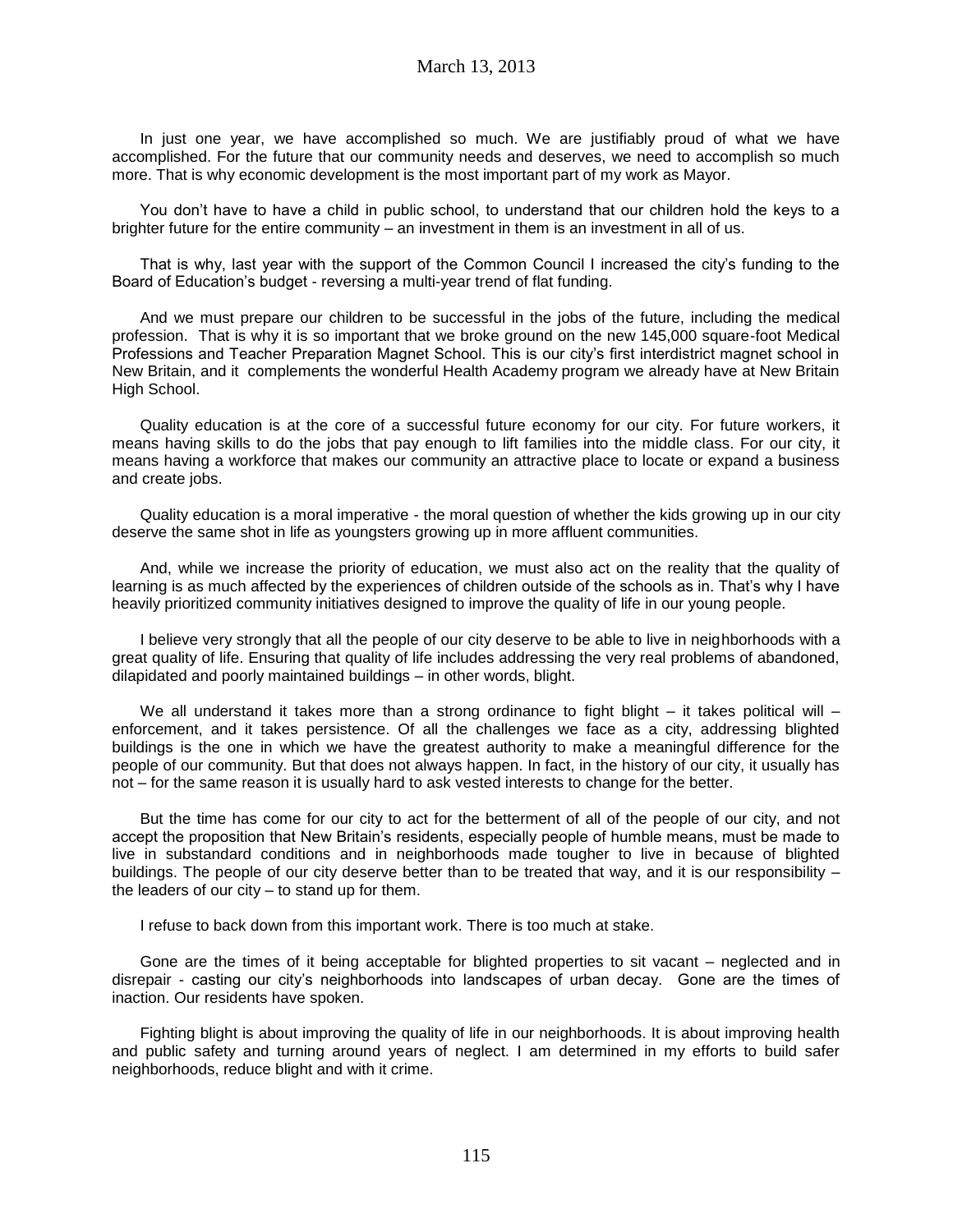Residents should feel free to call my office directly to report blight. We are here to work for you – we are here to make your community a better place.

Across our city, properties are being cleaned up and the ones that remain problem properties will continue to face our tough enforcement policies. Our anti-blight policies have already had a significant positive impact.

During the period of November 2010 through October 2011, the city filed no liens and collected no fines for severe blight. But, since I assumed office in November 2011, \$1.2 million in liens have been filed and \$15,000 collected for severe blight. From 2010 to 2011, the city issued only 497 citations for general violations but the following year we filed 787 citations. Enforcement of New Britain's anti-blight ordinances has been greatly increased and are making a difference.

The evidence of success can also been seen by looking at some of the most notoriously blighted buildings in New Britain. The Berkowitz Building, located in the heart of New Britain's economic corridor, was left vacant for more than 15 years until thousands of dollars in fines - due to enforcement of the antiblight ordinance - caused the Staten Island property owner to turn the building over to the City of New Britain for a small amount. Since we have taken ownership, we have received two exciting proposals from private development companies to turn the top floors of the building into apartments and the ground level into retail stores.

Another example of the positive impact of the ordinances is 25 Gilbert Street, a neglected house that will be demolished and converted to homes by Habitat for Humanity.

For some property owners, the strengthened anti-blight ordinance has been an incentive to renovate their existing properties to avoid hefty fines. That is why the Old Burritt Bank, a prominent building on Main Street in downtown New Britain had repairs to its windows and other broken parts.

Blighted properties are a drain on city budgets. They draw away from the quality of life, as well as the economic opportunities, of those living around them and severely diminish the value of properties in the community. These neglected or abandoned properties are more than just eye sores - they are detrimental to the safety, health, welfare and economic growth of the community.

Blighted and abandoned buildings are assessed for taxes at a reduced amount because they are in disrepair. That means less funding for our local schools and other services. Abandoned buildings result in unfair higher taxes on people who actually live in New Britain. This is unfair and wrong - I will work tirelessly to end it.

With the success we have had in addressing the problems with blighted buildings in our community, we must also turn our attention to the proactive investments that we need to be making to ensure a good quality of life for the people of our city.

While we work to address housing blight, we must also be investing in quality housing in our neighborhoods. That is why my administration has implemented a new forgiveable housing loan program – the Grow New Britain Homeownership Program – to invest in our neighborhoods, while helping people to afford the dignity of homeownership.

That is also why, in coming weeks, I will be proposing a new program to help strengthen neighborhoods and create jobs by investing in quality housing.

And we need to be acting to improve the quality of community life in neighborhoods. That is why my administration is rolling out a new Community Gardens program. Community members have been meeting and working together to set-up the first three community gardens in our city – places where people in a neighborhood of all ages can come together, grow vegetables and plants and, in the process, grow a stronger community. There will be community gardens this summer on Chapman Street, Lawlor Street and West Main Street.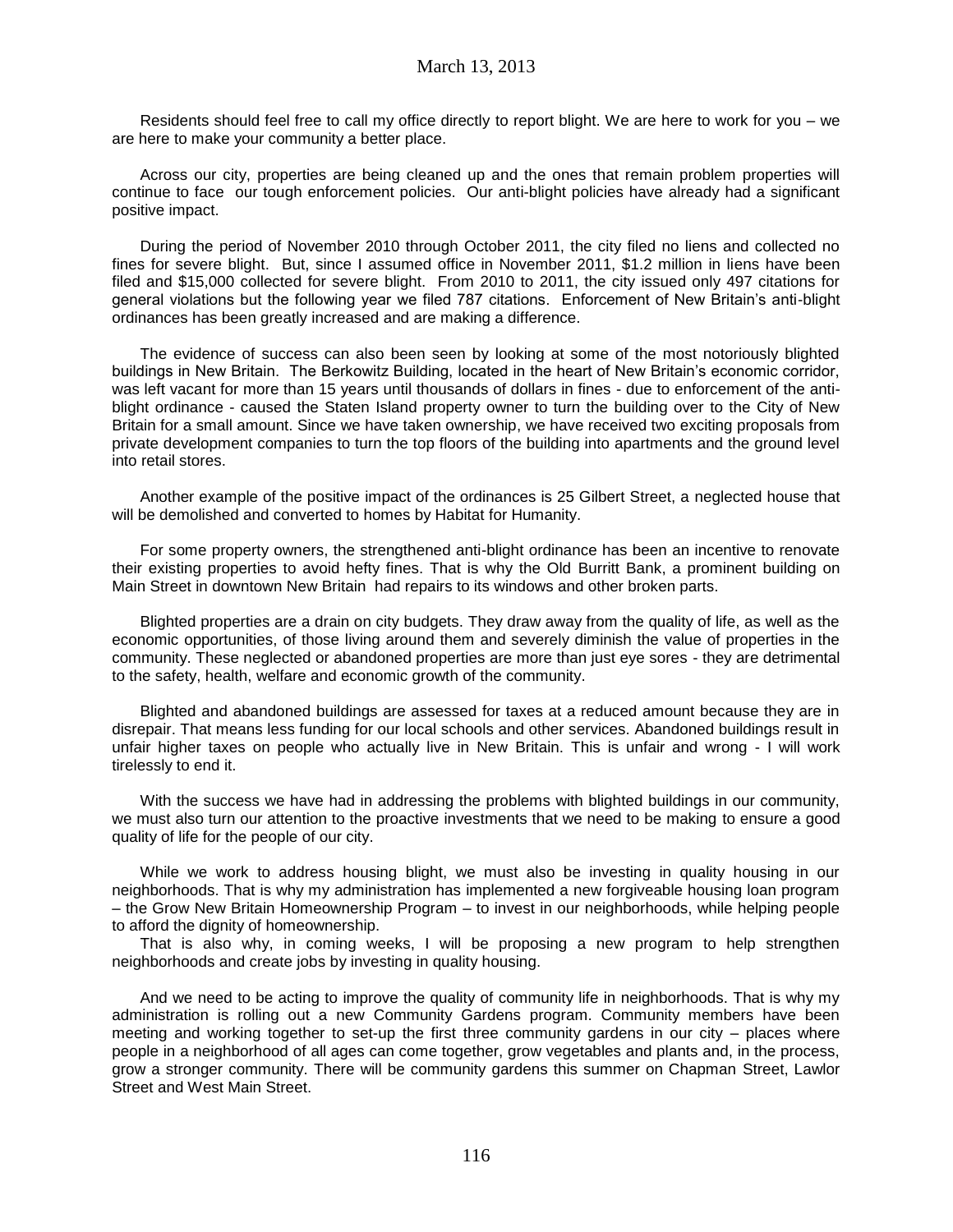But we need to do more. We need to be investing in improvements that make our parks and public places quality places for people to enjoy together.

That is why, very soon, I will be proposing new investments in our public parks. One of the things I will be proposing will be field improvements at Chesley Park – where the Junior Hurricanes have made their home for their athletic programs for kids.

I will also be proposing investments to restore our city's war memorials that have been shamelessly vandalized. The brave people who gave their lives for our country should be honored and remembered. Our monuments should be honored memorials for them – not blank scars of malicious vandalism. Let's invest in making these improvements.

Of course, the public places that we use the most are our roads and sidewalks. We may not think about them unless they are in disrepair, but whether they are in good condition affects our neighborhood quality of life very directly. This basic infrastructure not only affects how our neighborhoods look to ourselves and visitors, but it also affects our city's economic prospects – telling prospective investors whether our community is a place in which they want to invest. We are wise to invest in our roads, sidewalks and infrastructure.

That is why I will shortly be proposing a new, expanded program for road and sidewalk improvements – to pave and improve miles of roads and many sidewalks that are in dire need of this important work.

And there are some specific projects that deserve our investment, especially for the economic reasons that I said. That is why I will be proposing new investments that will:

Complete the Broad Street reconstruction.

Ensure that the downtown streetscape project will be complete, and Improve the South Main Street corridor.

Of course, another important investment in a good quality of life in neighborhoods is having an active and professional police force.

Despite the financial challenges we faced when assuming office, we have already been able to move forward with the process of putting additional police officers on the streets.

But the Police Department I inherited faced tough challenges. The department was down more than 40 officers from the full strength of 165, and faced difficult challenges and bad news that harmed morale for a department filled with qualified and dedicated officers.

We now have new and strong leadership at the helm – and new officers on the way. I could not be more proud of our men and women in uniform and the leadership of Chief Wardwell. They have endured through some challenging circumstances while simultaneously yielding impressive results.

What has been achieved is striking.

Crime is down, overall, this year – and down 4% since 2010. But for the more serious crime, it is even more impressive. Our new Shooting Task Force, increased traffics stops, more efficient administrative procedures and community policing have made New Britain a safer place to live and do business.

We have not had a murder in nearly a year – down from 3 from the previous year. This happened because of the good work of our Police Department and because of the importance we have placed on revitalizing the department and restoring morale.

The significant financial challenges we had 16 months ago – the deficit, the unfunded costs of the new police station, redundancy and inefficiencies in what was then 22 city departments – have shaped many of the decisions we have had to make.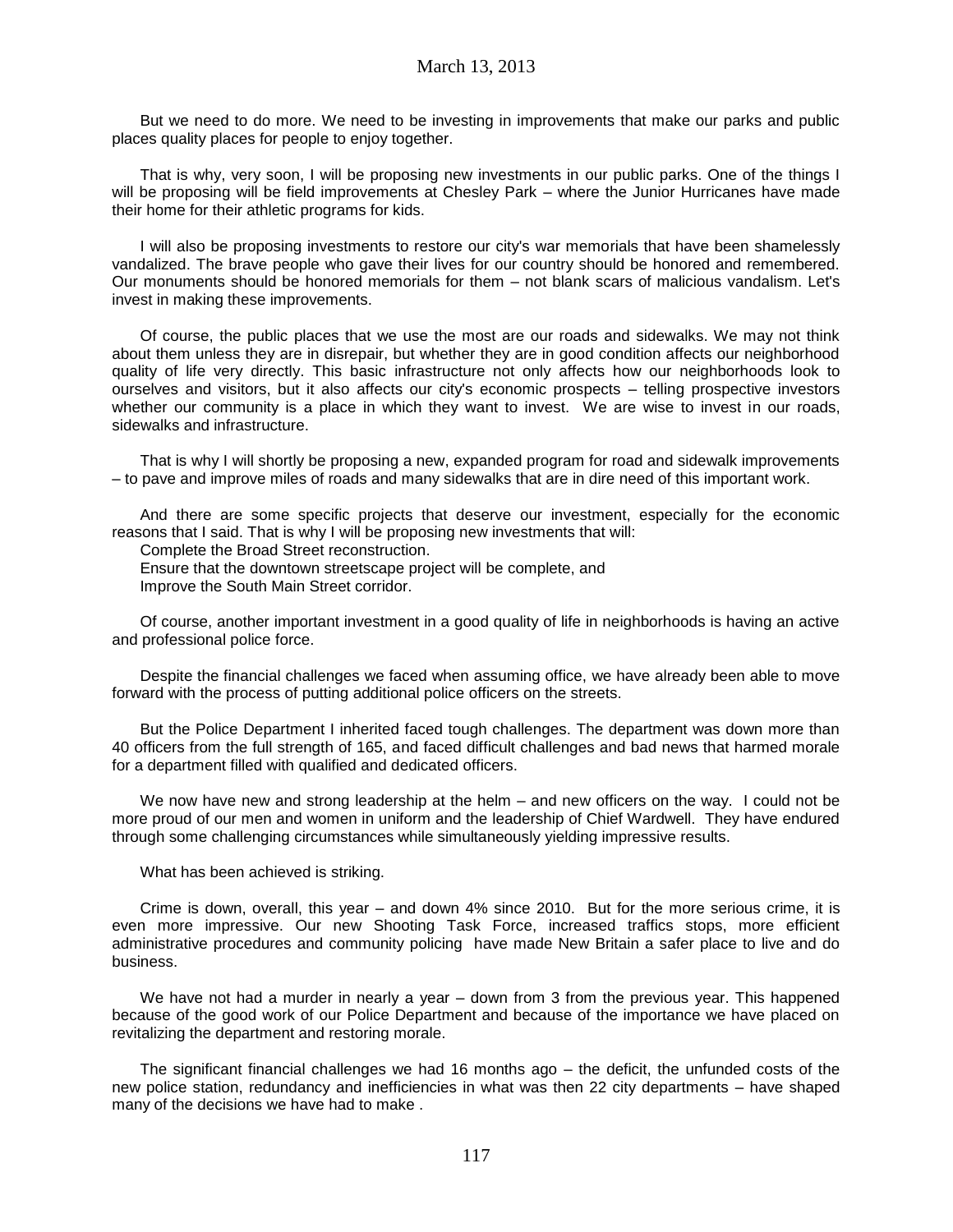The budget that I proposed and the Council approved maintained public services in our city without raising taxes. We achieved this through the most sweeping and significant reorganization of our city government in our city's history. We consolidated 22 city departments – often with redundant and overlapping functions – into six departments.

Since the Council enacted the reorganization ordinance, much work has been done to make these departmental consolidations a reality in the actual operations of the city. Many efficiencies have already been realized and many more are still being achieved.

In the new Public Works Department, workers who used to repair vehicles and equipment in different city departments now work together and are doing a better job together. And the recent blizzard disaster our city went through showed the value of having workers who used to be part of four different city departments working together to serve the public.

Under the new Finance Department, the public has one place to go, rather than different places, to pay taxes and water bills. And financial management is done in one department, rather than being divided, as it used to be, among three different departments.

Among the way that these consolidations have achieved savings for the taxpayers has been by allowing fewer workers to be able to maintain the services that a larger number of workers used to provide. The early retirement incentive that I instituted during my first year as Mayor, and the savings it achieved, was made possible because of this.

There is certainly more work ahead in bringing the departmental consolidation to fruition in all of the new departments, but we have already accomplished much.

Another problem my administration faced was that the Police Station project was millions of dollars underfunded. Unless we acted, the construction of our new state of the art police station would have come to a grinding halt. I proposed and the Council approved the funding that finished the construction of our new Police Station.

And right now our police station is the envy of surrounding towns and we're finally updating the city's emergency radio system – a project decades overdo.

There's much more work yet to be done. We can say, though, that because of our actions over the past 16 months, we are headed in a better direction.

We are now again in the process of creating next year's budget. As I said last year, let me be clear about this coming year's budget: we will not raise property taxes. Last year, we did not raise taxes, and this year, in the budget I propose, the amount of tax revenue will not be increased.

Often, elected officials look at just two approaches to balancing a budget – raising taxes and cutting services. We proved a third approach exists. My administration reduced the costs of government by millions of dollars a year through consolidations and increased efficiencies. The budget we approved last year actually decreased the amount of spending below the level of the budget I inherited. All the while we are focusing on the long term benefits of growing our economy and growing jobs.

In order to see meaningful and continued progress, we've had to change the ways things have traditionally been done. Much of the work wasn't easy – change often isn't as convenient as it is necessary. Collectively, and for our future, we have made tough and important choices to benefit all of New Britain.

Our common efforts have already produced positive results and I thank the Common Council for their efforts and their collaboration.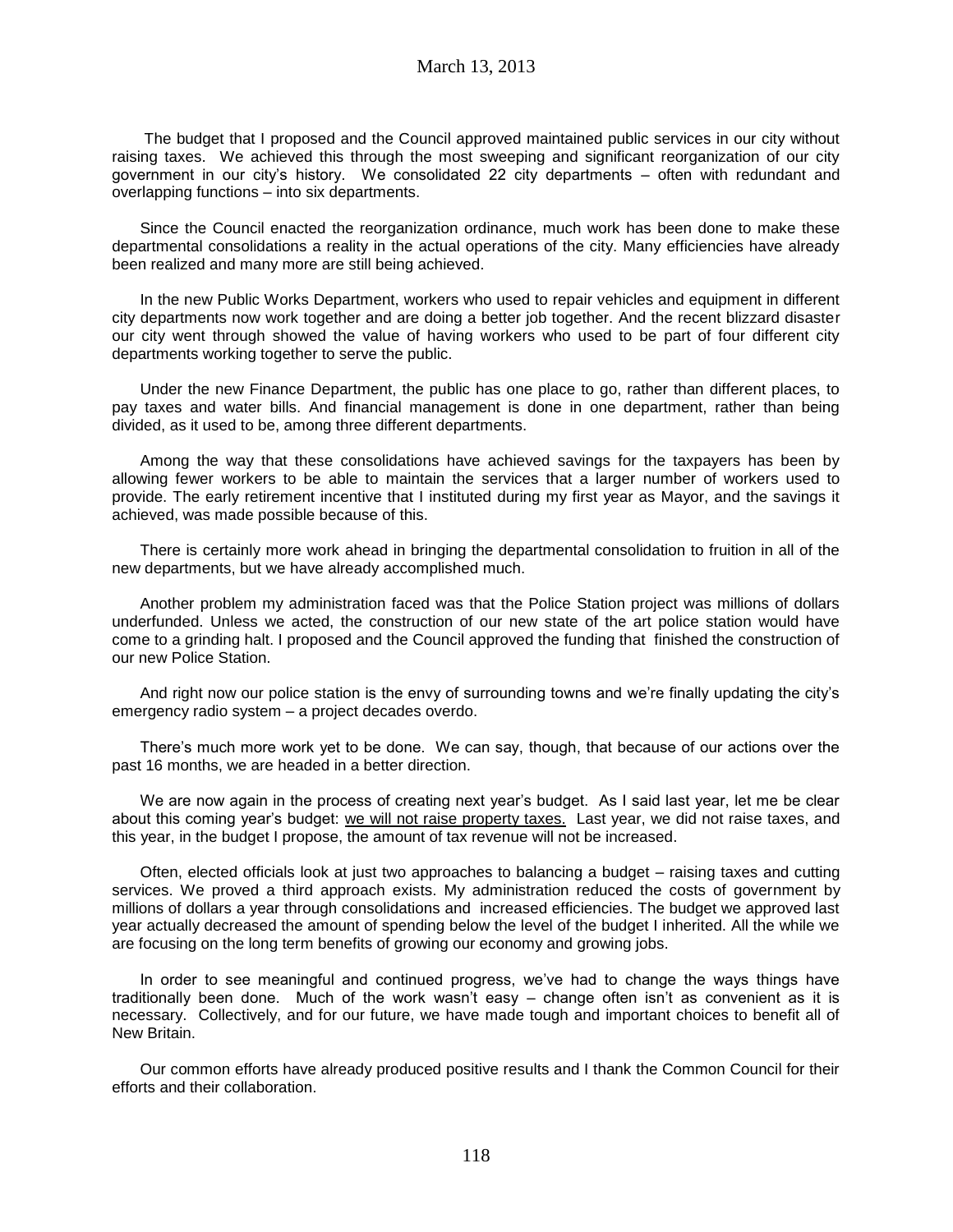But there is so much more that needs to be done. The challenging times that we live in are exactly the moment when we need to be rolling up our sleeves to do the things to build a better tomorrow for ourselves and coming generations.

Too often, people choose difficult times as the moment to stick their heads in the sand, cower and hope for the tough times to pass. They look at tough budget challenges and say that we must do less to maintain and invest in their communities. But I believe that communities that adopt a head-in-the-sand policy during these times will find that their belief in doing less will only result in falling further behind.

We cannot allow that to be New Britain's course. That is why we have to have the courage to invest in a stronger economy that creates good paying jobs and makes for a more vibrant community. That means that we need to invest in our infrastructure and parks. And it means that we have to invest in our next generation by investing in education. It means that we need to have the courage to insist on a good quality of life in our neighborhoods and not allow our residents to be used and abused.

It means that we have to be creative, bold and forward thinking. It means that we have to try new ideas and innovate. It means that we have to challenge old assumptions and ways of thinking.

If we have the courage to be bold during troubled times, our community can prosper into the next generation and beyond.

Our city can be a world leader in high-tech manufacturing and other business, with the prosperity and prestige that comes with it.

All of our neighborhoods can be welcoming places to live and nurturing places to raise children, and our schools can be among the best in the state.

Our city can take its rightful place as an important center of community life, arts and culture.

All of these things are possible for our city, if we have the vision and exercise the will and hard work to make it happen. That is the course that I will continue leading this city toward. And, with your help and support – and the common effort of all of New Britain's people – we can achieve it.

So, tonight, I say to you, the State of the City of New Britain is one of renewal and progress – of moving forward. While there is still much work ahead, now is the time that, together, we will make the future of New Britain brighter for everyone.

God Bless you, God Bless the City of New Britain!

Ald. Trueworthy moved to return to regular order at 8:31 p.m., seconded by Ald. Bielinski. So voted.

Ald. Carlozzi was granted a moment of personal privilege and asked that a moment of silence be observed in memory of former Mayor Linda Blogoslawski who was killed in March of 1998 and for all the victims of senseless gun violence throughout the world.

Ald. Bielinski moved to amend the Agenda by adding 32143-2(Q), 32144-2(R), 32145-2(S), 32189- 1(T), 32190-1(U), 32191-1(V), 32193-1(W), 32210(4), 32189-2(5), 32190-2(6), 32191-2(7), and 32193- 2(8). Motion seconded by Ald. Trueworthy. Roll call voted – all members present voted in favor.

Ald. Bielinski moved to adopt the minutes of the Regular Meetings of January 9, 2013 and January 23, 2013, seconded by Ald. Trueworthy. So voted.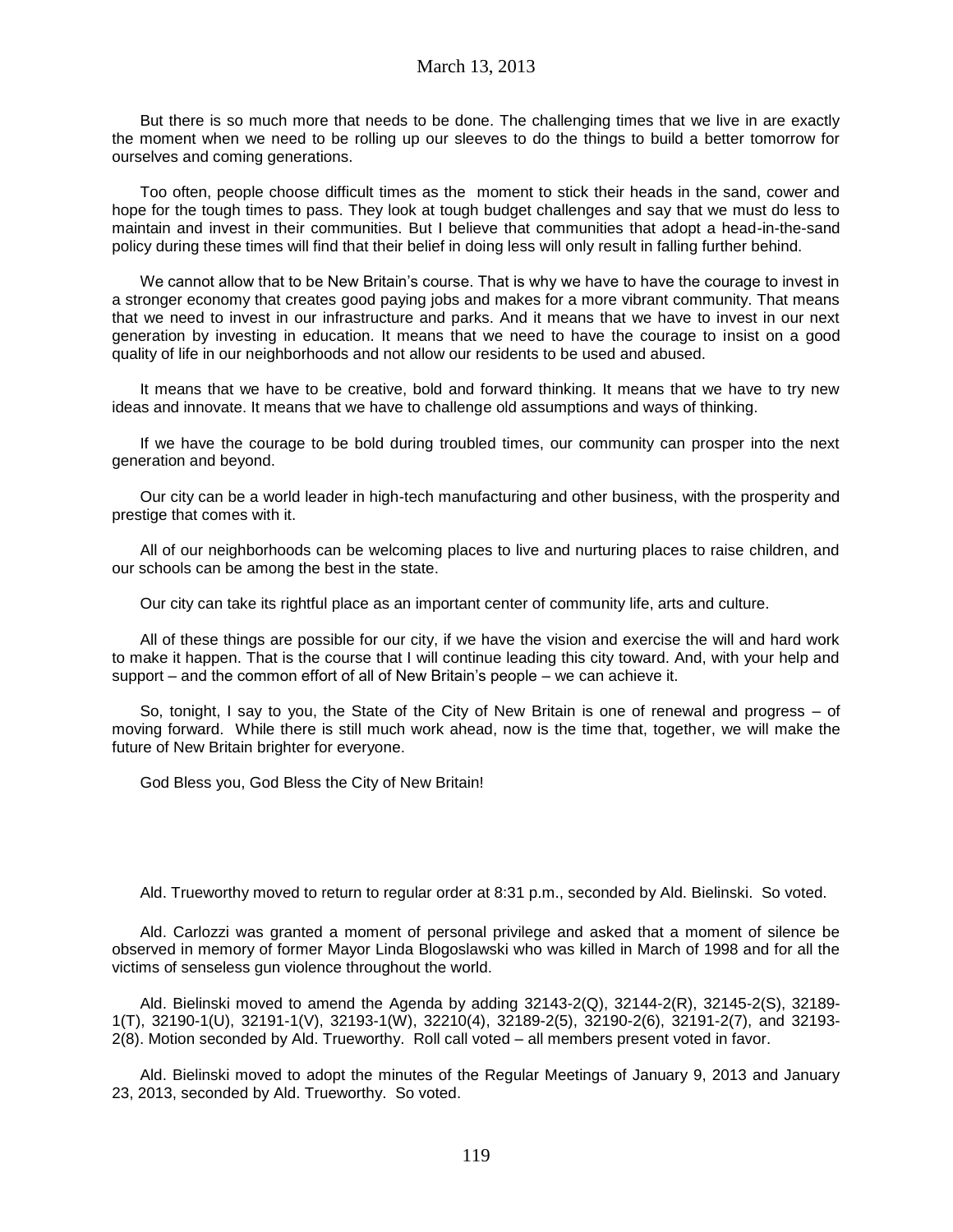## **PETITIONS**

#### **32211 Ald. Pabon for the installation of "No Parking" signs on both sides of South Burritt Street. Referred to the Board of Police Commissioners.**

Ald. Bielinski moved to adopt the Consent Agenda, seconded by Ald. Trueworthy. Roll call vote – all members present voted in favor. Approved March 18, 2013 by Mayor Timothy E. O'Brien.

# **CONSENT AGENDA**

## **CITY CLERK**

### **32196 RE: CLAIMS FOR INJURIES AND/OR PROPERTY DAMAGE**

To His Honor, the Mayor, and the Common Council of the City of New Britain: the undersigned beg leave to report the following:

CLAIMANTS NAME

- James, Sonia M.
- Reardon, Timothy
- DeArce, Mayra by her Attorney Jonathan Perkins

Peter J. Denuzze City Clerk

# **CITY PLAN COMMISSION**

### **32143-1 RE: PROPOSED AMENDMENT TO THE ORDINANCES REGARDING FINES AND PENALTIES FOR ZONING VIOLATIONS**

To His Honor, the Mayor, and the Common Council of the City of New Britain: the undersigned beg leave to report the following:

The City Plan Commission, at its regular meeting held on March 4, 2013, voted 6 to 0 to approve the following report:

BACKGROUND: This zoning amendment would serve to revise the provisions regarding fines and penalties for zoning violations in Section 280-100 of the Zoning Ordinances and make such violations subject to enforcement under the provisions of the City Code of Ordinances.

FINDINGS: Zoning violations are currently subject to the provisions of Section 280-100 of the zoning ordinances, which have been in effect since adoption of the revised zoning regulations in 1967. Its provisions mandate that if corrective action is not taken within five days of notification of a violation, fines are assessed of not less than \$25 nor more than \$50 and then fines of not less than \$10 nor more than \$50 for each day they persist, afterwards. Fines under this section appear to have never actually been utilized. Most commonly, when a property owner is given notice of violation, they are given the option to go to the Zoning Board of Appeals to get a variance. In the event the variance is not granted, they are ordered to correct the violation or else a notice of zoning violation for their property is filed in the land records. Fixing the violation ends the matter; but violations that are not corrected often remain unresolved, sometimes for many years until the owner wants to sell the property and the prospective buyer/mortgage lender discovers the notice of violation.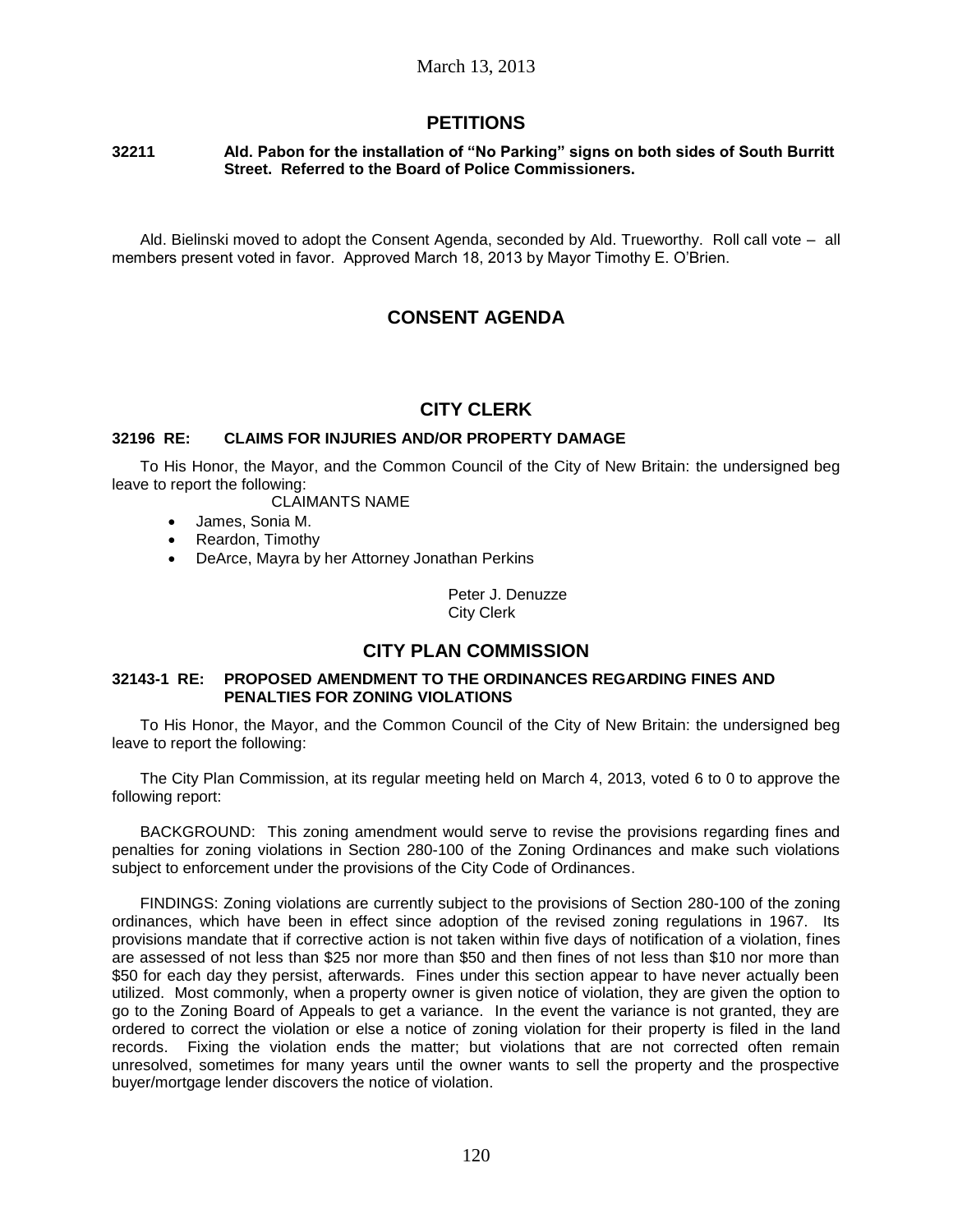It is proposed that the zoning violations be made subject to enforcement under the provisions of Section 1-15, General Penalty provisions from the City Code of Ordinances, which allows a \$90 penalty for violation of any city ordinance, with each continuing day that the violation remains being considered a separate violation. This has not been used for zoning violations in the past, but it has been effectively utilized for other enforcement matters, most notably for violations of the blight ordinance and health code. Corporation Counsel has indicated zoning enforcement is a legally permissible utilization of Section 1-15.

The proposed revision would also eliminate confusing and complicating language that suggests that zoning enforcement action may be taken against a tenant or contractor for a zoning violation that takes place on a property. From a legal standpoint, the property owner is ultimately the only party who can be held responsible for a zoning violation on his or her property.

RECOMMENDATION: The City Plan Commission is of the opinion that zoning enforcement has not been effectively carried out and that this has served to weaken the effectiveness of the zoning ordinances in carrying out planning policies and protecting the character of residential neighborhoods and business areas. The City Plan Commission, therefore, recommends adoption of this proposed zoning amendment.

> Stephen A. Sidorak, Chairman City Plan Commission

#### **32144-1 RE: PROPOSED AMENDMENT TO THE ZONING ORDINANCES ADDING SEC. 240-70-90 REGARDING LANDSCAPING REQUIREMENTS FOR PARKING LOTS**

To His Honor, the Mayor, and the Common Council of the City of New Britain: the undersigned beg leave to report the following:

The City Plan Commission, at its regular meeting held on March 4, 2013, voted 6 to 0 to approve the following report:

BACKGROUND: This zoning amendment would serve to strengthen and add specificity to the requirements for landscaping for large parking lots. Presently, the zoning ordinances have no specific requirements for the provision of landscaped islands and plantings in any parking lots, other than the site plan submission requirement of Subsection 280-60-30, that all plans be prepared in "accordance with good professional practice" and show, among other design elements, "landscaping, screening and street trees". It is felt that these general requirements are overly vague and open to interpretation making it difficult to consistently require good landscaping design.

The proposed amendments would apply principally to relatively large parking lots of 50 or more spaces and major alterations to existing large parking lots in which 100 or more spaces are realigned or otherwise altered. They include specific requirements recommended in American Planning Association manuals and commonly used in other Connecticut municipalities. Specific standards would be set requiring a minimum area of 10% of the parking lot to be landscaped; minimum landscape buffer strips five (5) feet in width along the perimeters of all parking areas; landscaped end caps or islands at the ends of parking rows; and minimum standards for the number, spacing and types of shrubs and trees to be planted. There is additionally a section added that would apply to the specialized situation in which a large site development is seeking to have some percentage of its required parking held in reserve for future development, if needed. Under this scenario, the request would be subject to consideration by the City Plan Commission, and the developer would be required to provide plans showing the reserve parking area being attractively landscaped, rather than just held vacant.

FINDINGS: The landscaping of parking lots is seen as being an important part of creating a high quality, attractive commercial environment, conducive to encouraging business activity. Good landscape design also helps to safely direct vehicle and pedestrian traffic and to reduce and filter stormwater runoff from the site. The standards selected here are relatively modest and very common in many other municipal zoning ordinances. They were given reasonable consideration and chosen so as not to be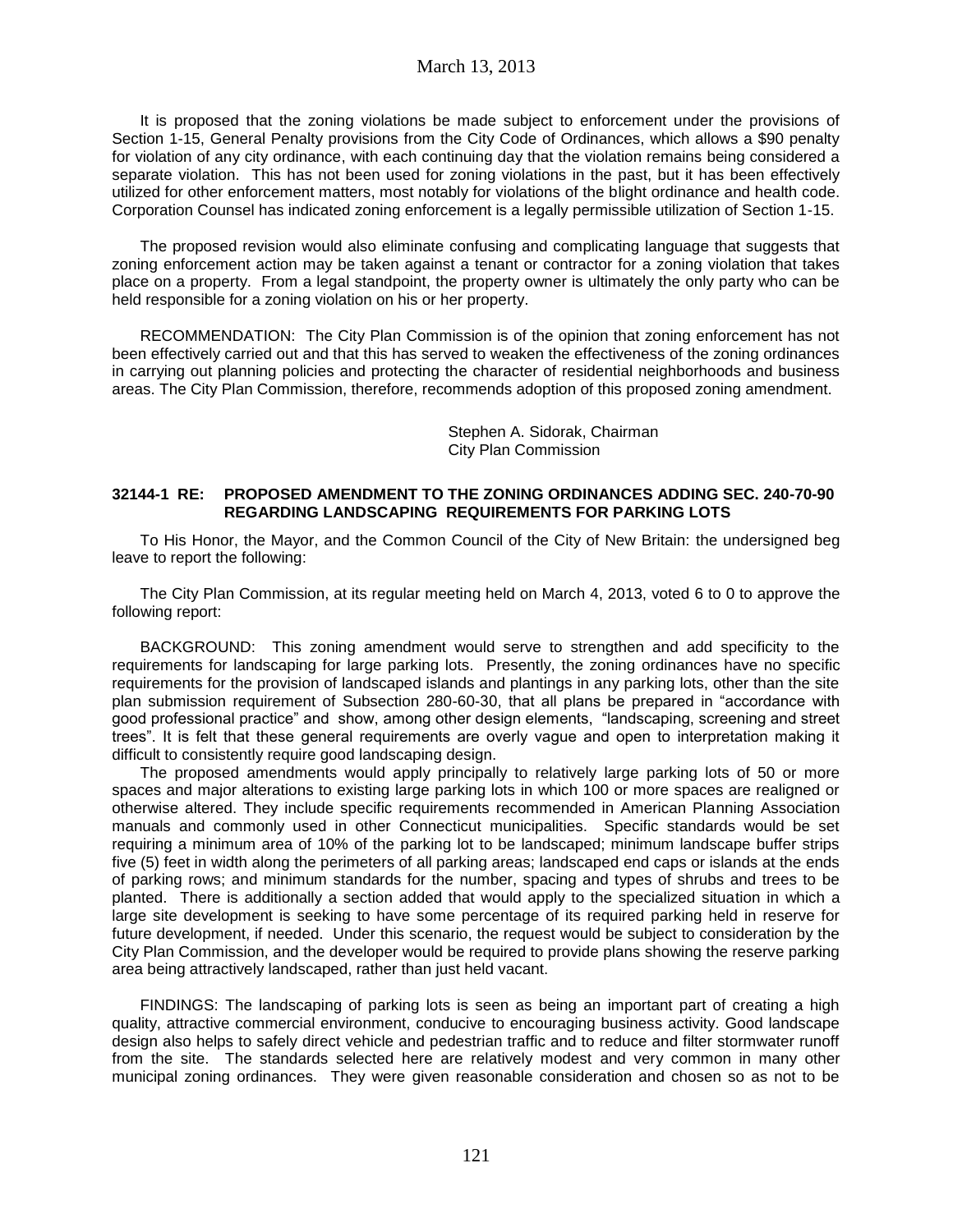onerous or overly burdensome to any commercial development. Having these clearly defined standards is expected, over time, to improve the appearance of the City's larger developments in the City.

RECOMMENDATION: The City Plan Commission is of the opinion that these proposed amendments are reasonable and desirable changes that will help improve the character and quality of parking lot landscaping in the City. The Commission, therefore, recommends adoption of these zoning amendments.

> Stephen A. Sidorak, Chairman City Plan Commission

#### **32145-1 RE: PROPOSED AMENDMENT TO THE ZONING ORDINANCES ADDING SEC. 170-100- 45 REGARDING STOREFRONTS IN THE CBD ZONING DISTRICT**

To His Honor, the Mayor, and the Common Council of the City of New Britain: the undersigned beg leave to report the following:

The City Plan Commission, at its regular meeting held on March 4, 2013, voted 6 to 0 to approve the following report:

BACKGROUND: This zoning amendment would serve to add restrictions to the zoning regulations for storefronts and building façades in the CBD Central Business District. Several recent planning studies for the downtown area emphasized the importance of the downtown's physical appearance, and the 2008 adoption of the CBD zoning included provisions that generally required appropriate architectural design and character that is consistent with goals of creating an attractive and vibrant urban environment. This amendment would add two relatively small subsections that will aid in helping ensure that this general intent is fulfilled.

Proposed Subsection 170-100-45.10 would require that any improvement to the front of any streetfacing wall in the CBD be submitted for review by City Plan staff to ensure that it meets the general design criteria of being attractive, consistent and complementary to the overall character of the downtown. Proposed Subsection 170-100-45.20 would specifically prohibit the "garage door" style security doors and grills from being installed on the outside of any storefront window in the CBD and require that any such security measure, where necessary, be an unobtrusive material, mounted behind the storefront windows in a manner that is and does obscure visibility or detract from the architectural character of the storefront.

FINDINGS: The current CBD restrictions indicate that any building and storefront improvements in the downtown are required to be attractive, architecturally consistent and serving to contribute to creating an attractive, vibrant and welcoming streetscape. The current provisions of the CBD regulations are somewhat vague and general, however, and do not specify that such improvements are subject to review by City staff.

The fact that galvanized roll up security doors and the folding locking gates are currently allowed to be installed in front of the first floor windows and doorways serves to create a very unattractive and unwelcoming appearance in the downtown. These proposed amendments will help see that these types of security measures will not be installed in a manner that creates and detracts from the appearance of the storefront.

RECOMMENDATION: The City Plan Commission is of the opinion that the new proposed CBD zoning provisions are consistent with the planning and economic development policies laid out in the City's 2008 downtown plan and 2010 Plan of Conservation and Development and will be helpful in seeing that these policies are more effectively implemented.

> Stephen A. Sidorak, Chairman City Plan Commission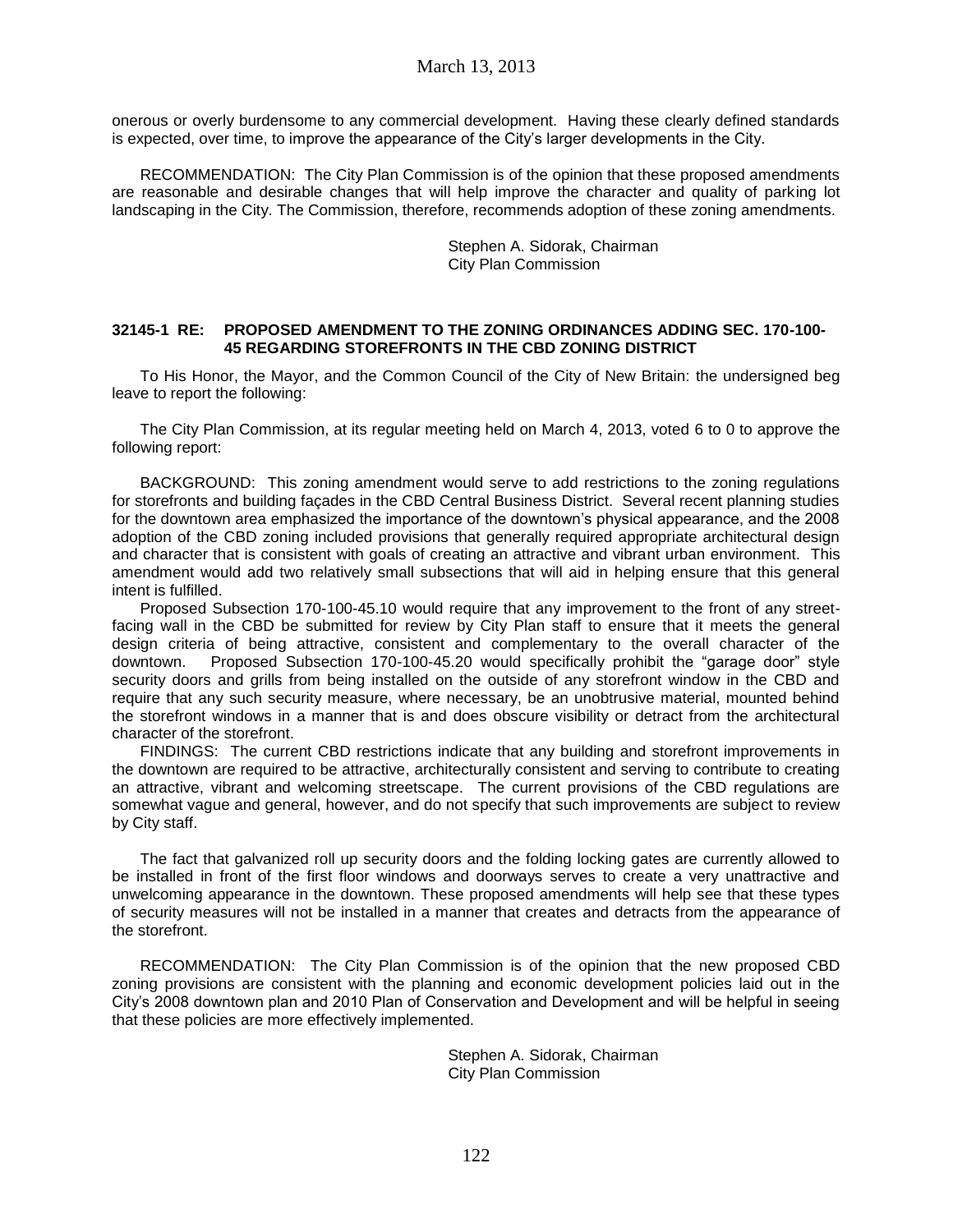## **OFFICE OF THE CORPORATION COUNSEL**

### **32197 RE: ANTHONY HOOKS V. CITY OF NEW BRITAIN, ET AL**

To His Honor, the Mayor, and the Common Council of the City of New Britain: the undersigned beg leave to report the following:

On February 21, 2013, the Honorable Judge Joseph M. Shortall, granted the City's Motion for Summary Judgment in favor of Police Officer Mark DePinto, City of New Britain and former Chief of Police William Gagliardi. The plaintiff had alleged that on February 6, 2009, he was an invited guest at a private party at the Pride of Conn. Lodge's 24-30 Elm Street, New Britain, CT premises. He further claimed that while departing the party, on the sidewalk in front of the Lodge's Building, he was shot by a third party, Eric Figueroa. The complaint alleged negligence and carelessness against city Defendant Police Officer DePinto, negligence and carelessness in assigning police officers to the club by former Chief William Gagliardi and also recklessness by Officer Mark DePinto. The City defendants argued that there were no genuine issues of material facts and that the City defendants are entitled to judgment as a matter of law.

Pursuant to CGSA Section 7-284, a municipality has discretion in deciding whether to provide security for an event and to what degree. Thus in complying with the statute, the named city municipal employees were acting in a discretionary manner and the parties are entitled to qualified immunity. In addition, the parties have immunity under CGSA Section 52-577n for the discretionary acts in regards to the police protection and security at the hall. The determination of how and when to deploy police officers, training and supervising the officers, and failure to warn are discretionary duties. Lastly, the plaintiff was injured by a third party. The City Defendants had no control over this individual, and there was no evidence that the named defendants knew or should have known of the intervening cause.

> Irena J. Urbaniak City Attorney

## **FINANCE DEPARTMENT**

### **32198 RE: LINE ITEM TRANSFERS – FEB. 20, 2013 THRU MARCH 5, 2013**

To His Honor, the Mayor, and the Common Council of the City of New Britain: the undersigned beg leave to report the following:

In accordance with the city of New Britain ordinance of Article VII – Finance, Section 2-494(c), the following departments have transferred monies from one line item to another within their departmental budget (total department budget has not changed). Each transfer will be continuously numbered from month to month throughout the fiscal year. This report represents the transfers executed by the mayor in accordance with the aforementioned ordinance for the period ending March 5, 2013

| 6. | Department:<br>From:<br>To:<br>Amount:<br><b>Brief Description:</b> | Sewer Operating Fund<br>208315101-5746<br>208315101-5440<br>\$25,000.00<br>maintenance improvement project | (Misc. Capital Projects)<br>(Rental/Supplies Equip)<br>Rental of equipment for dredging of Stanley Quarter Pond, a storm water                                                                          |
|----|---------------------------------------------------------------------|------------------------------------------------------------------------------------------------------------|---------------------------------------------------------------------------------------------------------------------------------------------------------------------------------------------------------|
| 7. | Department:<br>From:<br>To:<br>Amount:<br><b>Brief Description:</b> | Donations Account<br>283420111-5440<br>283420111-5659<br>\$7,206,00<br>through fundraising activities      | (Rentals/Supplies Equip)<br>(Operating Material & Supplies)<br>Purchase of a paragolfer golf cart from sole source provider Stand Up<br>and Play Foundation. Purchase made possible with donations made |
| 8. | Department:<br>From:<br>To:                                         | <b>Fairview Cemetery</b><br>204419102-5740<br>204419102-5621                                               | (Other Misc. Equipment)<br>(Heat and Gas)                                                                                                                                                               |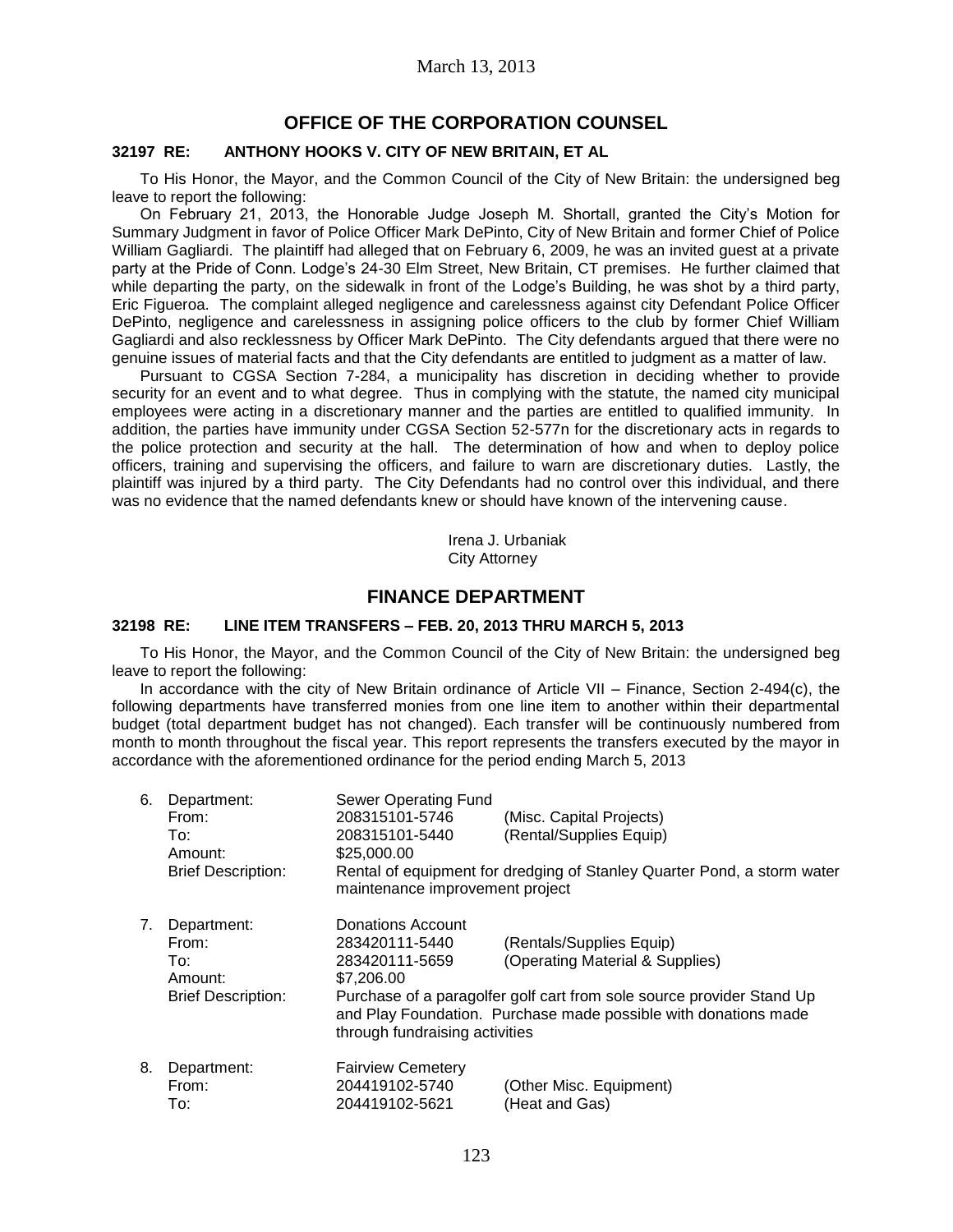|    | Amount:<br><b>Brief Description:</b>                                    | \$6,000.00<br>to faulty gas valves and thermostats                                                                                                   |                                                        | Funds needed due to problems with regulating the heating systems due                                                                                                              |
|----|-------------------------------------------------------------------------|------------------------------------------------------------------------------------------------------------------------------------------------------|--------------------------------------------------------|-----------------------------------------------------------------------------------------------------------------------------------------------------------------------------------|
| 9. | Department:<br>From:<br>To:<br>Amount:<br><b>Brief Description:</b>     | Health - FY13 Lead Poisoning Prevention Grant<br>287522132-5659<br>287522132-5300<br>\$2,000.00<br>program. Twenty participants at \$100 per student | (Consulting and Contractual)                           | (Operation Materials & Supplies)<br>Funds needed for Renovation and Repair Painting homeowner education                                                                           |
|    | 10. Department:<br>From:<br>To:<br>Amount:<br><b>Brief Description:</b> | Health - Nursing - FY13 PHEP Grant<br>245522130-5611<br>245522130-5876<br>245522130-5337<br>\$650.00                                                 | \$500.00<br>\$150.00                                   | (Office Supplies)<br>(Administrative & General)<br>(Training/Conferences)<br>Costs associated with training and drills outside of regular work hours                              |
|    | 11. Department:<br>From:<br>To:<br>Amount:<br><b>Brief Description:</b> | Health - Nursing - FY13 PHEP Grant<br>245522130-5121<br>245522130-5231<br>245522130-5331<br>\$8,000.00<br><b>Britain EMS</b>                         | \$7,885.00<br>\$115.00                                 | (Full Time Salaries)<br>(Medicare)<br>(Professional Services)<br>Additional funds needed for increased hours for subcontractor, New                                               |
|    | 12. Department:<br>From:<br>To:<br>Amount:<br><b>Brief Description:</b> | Sewer Operating Fund<br>208315101-5453<br>208315101-5740<br>208315101-5343<br>208315101-5660<br>\$24,700.00<br>repairs to sewer division vehicles    | \$8,700.00<br>\$16,000.00<br>\$8,700.00<br>\$16,000.00 | (Engineering/Appraisals)<br>(Other Misc. Equipment)<br>(Installation & Repair)<br>(Vehicle Damage & Supplies)<br>Funds needed for emergency sewer repairs and for maintenance and |
|    |                                                                         |                                                                                                                                                      | Debasse Calenai                                        |                                                                                                                                                                                   |

Rebecca Salerni Acting Finance Director

### **PURCHASING DEPARTMENT**

### **32199 RE: ON-CALL ENGINEERING SERVICES – SURVEYING AND MAPPING SERVICES FOR THE CITY'S RESERVOIR PROPERTY IN BURLINGTON, CT**

To His Honor, the Mayor, and the Common Council of the City of New Britain: the undersigned beg leave to report the following:

The following on-call engineering project has been requisitioned following the award by the Common Council for on-call engineering contracts, Bid #3620, approved at its Regular Meeting of October 26, 2011. This project was presented and approved by the Water Commission at their March 12, 2013 meeting.

| Project Name: | Surveying and Mapping Services for the City's Reservoir |
|---------------|---------------------------------------------------------|
|               | property in Burlington, CT.                             |
| Vendor:       | Lenard Engineering, Inc.                                |
| Amount:       | \$11,000.00                                             |
| Line Items:   | 9303501500--5331 Water Operation Fund, Water Land       |
|               | <b>Professional Services</b>                            |
| Requested By: | <b>Public Works Department/Utilities Division</b>       |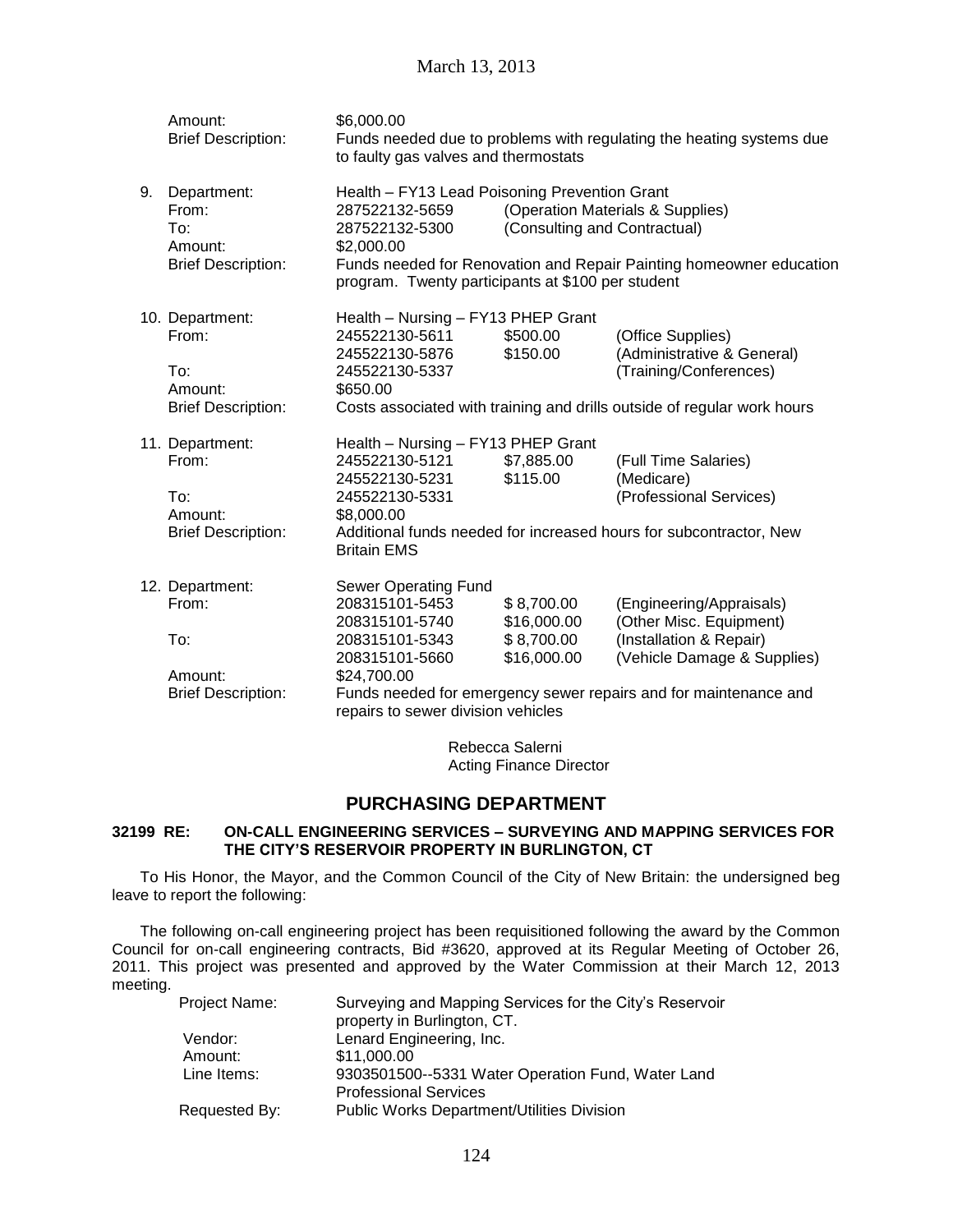Scope: Lenard Engineering, Inc will conduct land record searches at the Burlington CT Town Hall to gather available mapping and deeds of the City's Reservoir Property and for neighboring properties. Lenard Engineering, Inc will then conduct a boundary survey for approximately fifteen (15) acres of the reservoir's fifty-seven (57) total acres for the purpose of dividing the Class 3 water company land from the remaining Class 1 and 2 water company land. Once the survey is completed an A-2 boundary map of the approximately fifteen (15) acres of Class 3 water company land will be created. Class 3 water company land is land not needed for water supply. A field crew will then go back to the property and set iron pins at the property corners and prominent locations along the rear boundary line of the property. They will meet with the Deputy Director of the Public Works Department to discuss their boundary survey, the work conducted and provide him with the new up-to-date maps of the Class 3 water company land.

Resolved: That the Purchasing Agent is hereby authorized to issue a Purchase Order for \$11,000.00 to Lenard Engineering, Inc to provide Surveying and Mapping Services of the City's Reservoir Property in Burlington, CT for the Public Works Department/Utility Division per their On-Call Engineering Services, Bid 3620.

> Jack Pieper Purchasing Agent

### **32200 RE: COOPERATIVE PURCHASING – NEW FORD EXPEDITION FOR THE FIRE DEPARTMENT**

To His Honor, the Mayor, and the Common Council of the City of New Britain: the undersigned beg leave to report the following:

In accordance with City Code of Ordinances, Chapter 2, Article VIII, Division 1, Section 2-538 (a), a purchase order was requested by the New Britain Fire Department for the following under the Sate of Connecticut's Cooperative Purchasing Plan:

| Supplier        | Item                 | Price       |
|-----------------|----------------------|-------------|
| Interstate Ford | 2013 Ford Expedition | \$29.635.20 |
| Hartford, CT.   |                      |             |

The New Britain Fire Department requested the purchase of a new 2013 Ford Expedition from Interstate Ford utilizing the State of Connecticut's Contract Award #10PSX0239. This new Ford Expedition will be replacing an existing 2011 Ford Expedition that was hit by a car at an accident scene on RT 9 on January 26, 2013. The Ford Expedition sustained extensive damage and was a total loss. The Fire Department was assisting the State Police on RT9, south bound, near Exit 30 where there was a multi-car accident involving fourteen (14) cars due to heavy sun glare and wet and ice-road surfaces. The Ford Expedition had its emergency lights activated and was behind traffic cones that were diverting traffic off of RT9 at Exit 30 when it was hit. The driver of the car that hit the Fire Department's vehicle was charged by the State Police for traveling fast for conditions. Interstate Ford, because of their state contract was able to obtain for the City a Federal Rebate offered by Ford Motor Company for the purchase of a Ford Expedition by State and Local Governments that reduced the cost by \$6,000.00. Funding is available for this purchase within the Risk Management's account number 704625102-5244, Vehicle Damage Fire Department.

RESOLVED: That the Purchasing Agent is hereby authorized to issue a purchase order to Interstate Ford of Hartford, CT for \$29,635.20 for the purchase of a new 2013 Ford Expedition for the New Britain Fire Department utilizing the State of Connecticut's Cooperative Purchasing Pl an, Contract Award #10PSX0239.

> Jack Pieper Purchasing Agent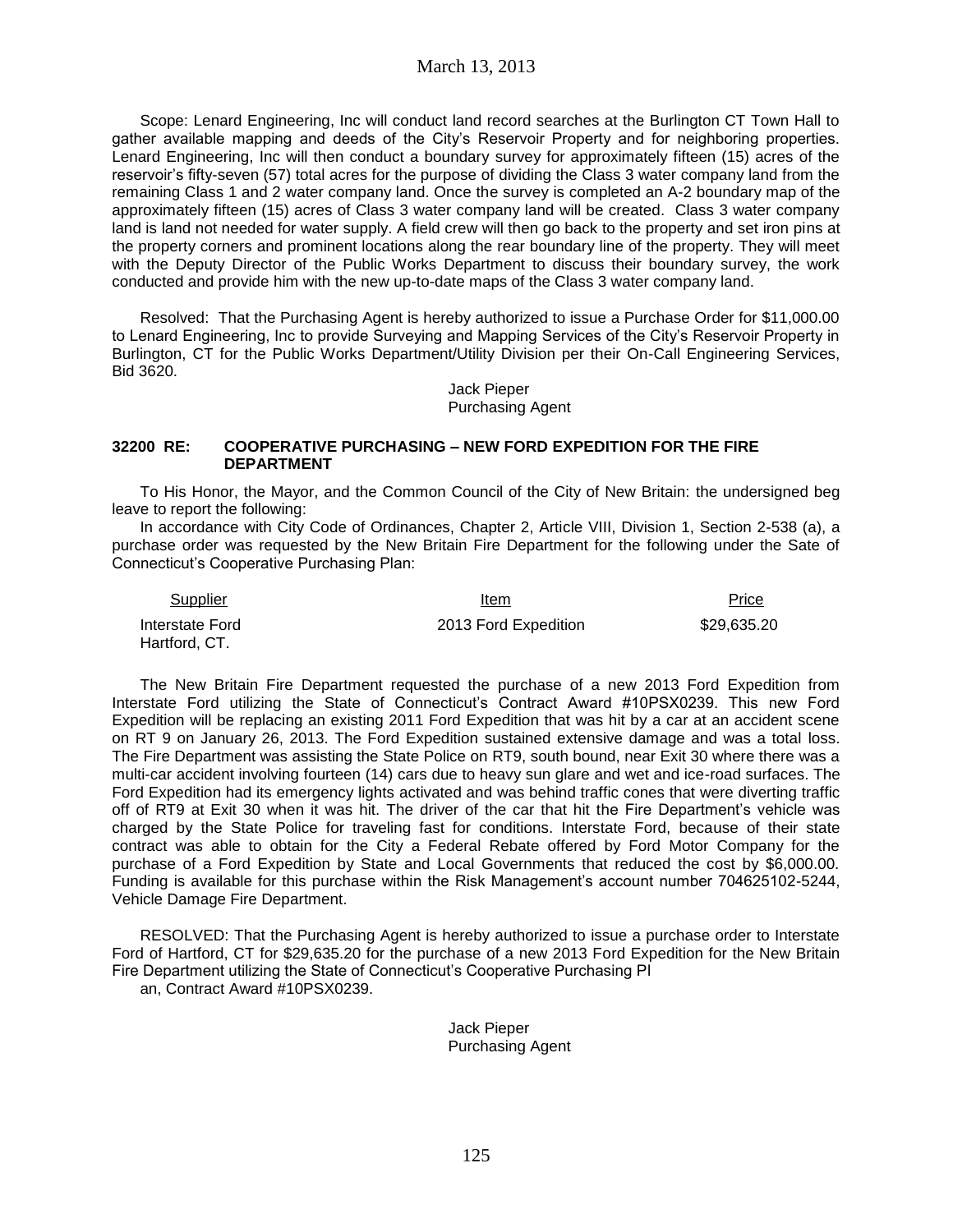#### **32201 RE: ANNUAL SOFTWARE LICENSE RENEWAL AND TECHNICAL SUPPORT FOR INFORMATION TECHNOLOGY DEPARTMENT**

To His Honor, the Mayor, and the Common Council of the City of New Britain: the undersigned beg leave to report the following:

In accordance with City Code of Ordinances, Chapter 2, Article VIII, Division 1, Section 2-541 a purchase order was requested by the Information Technology Department for the annual renewal of the Stars Worker's Compensation Software.

| Supplier       | Service                    | Amount      |
|----------------|----------------------------|-------------|
| CS Stars, LLC. | Annual License Renewal and | \$11,500.00 |
| Dallas, TX.    | <b>Technical Support</b>   |             |

The Information Technology Department has requested a one (1) year renewal and technical support for the Stars Worker's Compensation Software. The software is utilized by Corporation Council. They are able to enter all personal injury, workers compensation claims and lawsuits into the software system as well as reserves for each claim and any payments made. The software helps Corporation Council manage the City's Workers Compensation claims. CS Stars, LLC is the creator of this software and has no dealers. They are the only one that can provide this annual software license renewal and technical support. Therefore it would be impossible to find another local software company to provide a competitive bid for the annual license renewal and technical support. Bid solicitation for the annual software license renewal and technical support would not be beneficial to the City. Funding for this Annual License Renewal and Technical Support is available in the Information Technology Department's account number 001107006-5434, Information Technology, Maintenance Contracts.

RESOLVED: The Purchasing Agent is hereby authorized to issue a purchase order for \$11,500.00 to CS Stars, LLC of Dallas, TX for the Annual Stars Worker's Compensation Software License Renewal and Technical Support for the Information Technology Department.

### Jack Pieper Purchasing Agent

### **32202 RE: EMERGENCY PURCHASE ORDERS – REMOVAL OF SNOW FROM CITY STREETS CAUSED BY BLIZZARD NEMO**

To His Honor, the Mayor, and the Common Council of the City of New Britain: the undersigned beg leave to report the following:

In accordance with City Code of Ordinances, Chapter 2, Article VIII, Division V, Section 2-606a, emergency purchase orders were authorized by the Mayor and issued to the vendors listed below on March 4, 2013

| Supplier                                           | Item                          | Unit Price   |
|----------------------------------------------------|-------------------------------|--------------|
| Colossale Concrete, Inc.<br>New Britain, CT.       |                               | \$37,785.00  |
|                                                    | <b>Emergency Snow Removal</b> |              |
| LTC Construction Company, Inc.<br>New Britain, CT. | <b>Blizzard NEMO</b>          | \$17,160.00  |
| Weber's Nursery, Inc<br>New Britain, CT.           |                               | \$57,580.00  |
|                                                    | Total                         | \$112,525.00 |

The Purchasing Agent reports that no formal bid solicitation and advertisement as outlined in the Purchasing Ordinances were made for this item. In accordance with Section 2-606b of the City Code of Ordinances, the Purchasing Agent reports: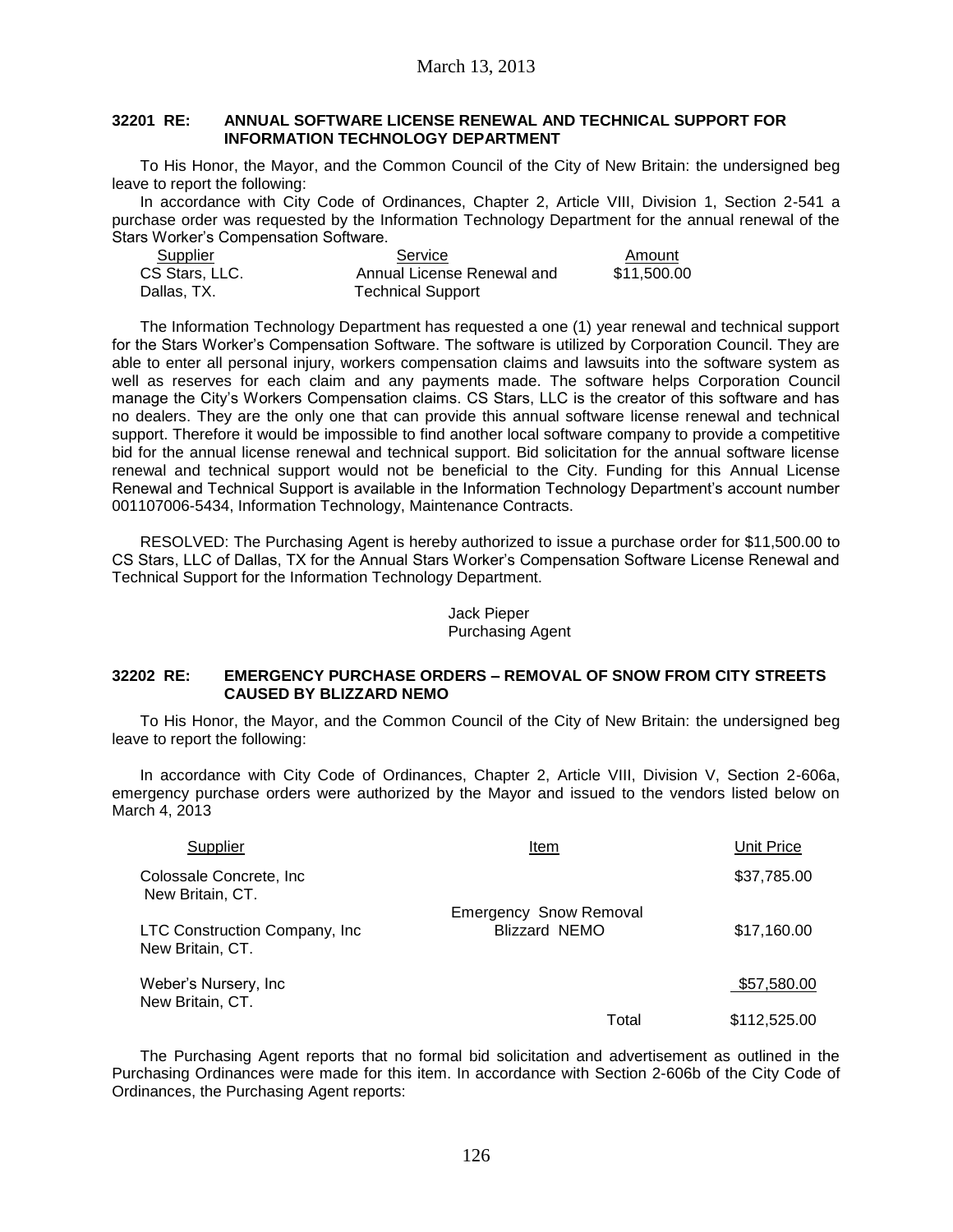Purchase orders were requested by the Public Works Department for the removal of snow from City Streets caused by blizzard NEMO. Due to the rate snow fell and the amount of snow that fell during the blizzard the Public Works Department did not have enough equipment and operators to remove the snow. The Public Works Department needed additional plow trucks and pay loaders to assist with snow removal from City Streets. The City Streets needed to be cleared of the snow in a timely manner to make them accessible for Police, Fire and EMS so they would be able to respond to emergency situations and to keep the neighborhoods safe. Funding for this Emergency Snow Removal came from the Public Works Department's account numbers 001315004-5331, Sanitation, Professional Services and 003039101- 5882, Capital Non- Recurring, Miscellaneous.

> Jack Pieper Purchasing Agent

#### **32203 RE: CRACK SEALING OF BITUMINOUS PAVEMENT OF VARIOUS CITY STREETS FOR THE PUBLIC WORKS DEPARTMENT**

To His Honor, the Mayor, and the Common Council of the City of New Britain: the undersigned beg leave to report the following:

Public Bid No. 3718 was solicited and received in accordance with the Purchasing Ordinances of the City of New Britain for the Crack Sealing of Bituminous Pavement of Various City Streets for the Public Works Department. Funding is available for this purchase within the Public Works Department's account number 0082950302-5454, Capital Projects, Street Infrastructure Rehab.

Invitations to bid were solicited and the bid was duly advertised in the New Britain Herald Newspaper, the City and State of Connecticut's Department of Administration Services websites and mailed to eighteen (18) Pavement Sealing Companies. The Purchasing Agent did not receive any letters from the Pavement Sealing Companies on the mailing list indicating they could not provide a response to the bid request. The responses received are on file in the Town Clerk's Office.

The bids were reviewed for conformance to specifications by the Public Works Administration and the Purchasing Agent. Costello Industries, Inc of Newington, CT was within 5% of the lowest bidder's price for the Crack Sealing of Street Section #2 who was outside of the State of Connecticut. Because of this, Costello Industries, Inc. had the right to lower their price per City Ordinance Section 2-578, Item 10. The Purchasing Agent talked to Costello Industries, Inc and has received documentation from them. They indicated that they would lower their price to match that of the lowest bid submitted by the out of state bidder. Therefore the Public Works Director is recommending that the bid be awarded to, Sealcoating Inc of Braintree, MA for Street Section #1, Costello Industries, Inc of Newington, CT for Street Section #2 and AnnSeal, Inc of Johnson City, NY for Street Section #3 PA who submitted the lowest responsible bids for each of the Street Sections and meet all of the bid specifications.

RESOLVED: That the Purchasing Agent is hereby authorized to enter into a contract and issue purchase orders for \$36,891.00 for Street Section #1 with Sealcoating of Braintree, MA, for \$40,983.00 for Street Section #2 with Costello Industries, Inc of Newington, CT and \$29,717.00 for Street Section #3 with AnnSeal, Inc of Johnson City NY for the Crack Sealing of Bituminous Pavement of Various City Streets for the Public Works Department per the terms and specifications of Public Bid No. 3718

> Jack Pieper Purchasing Agent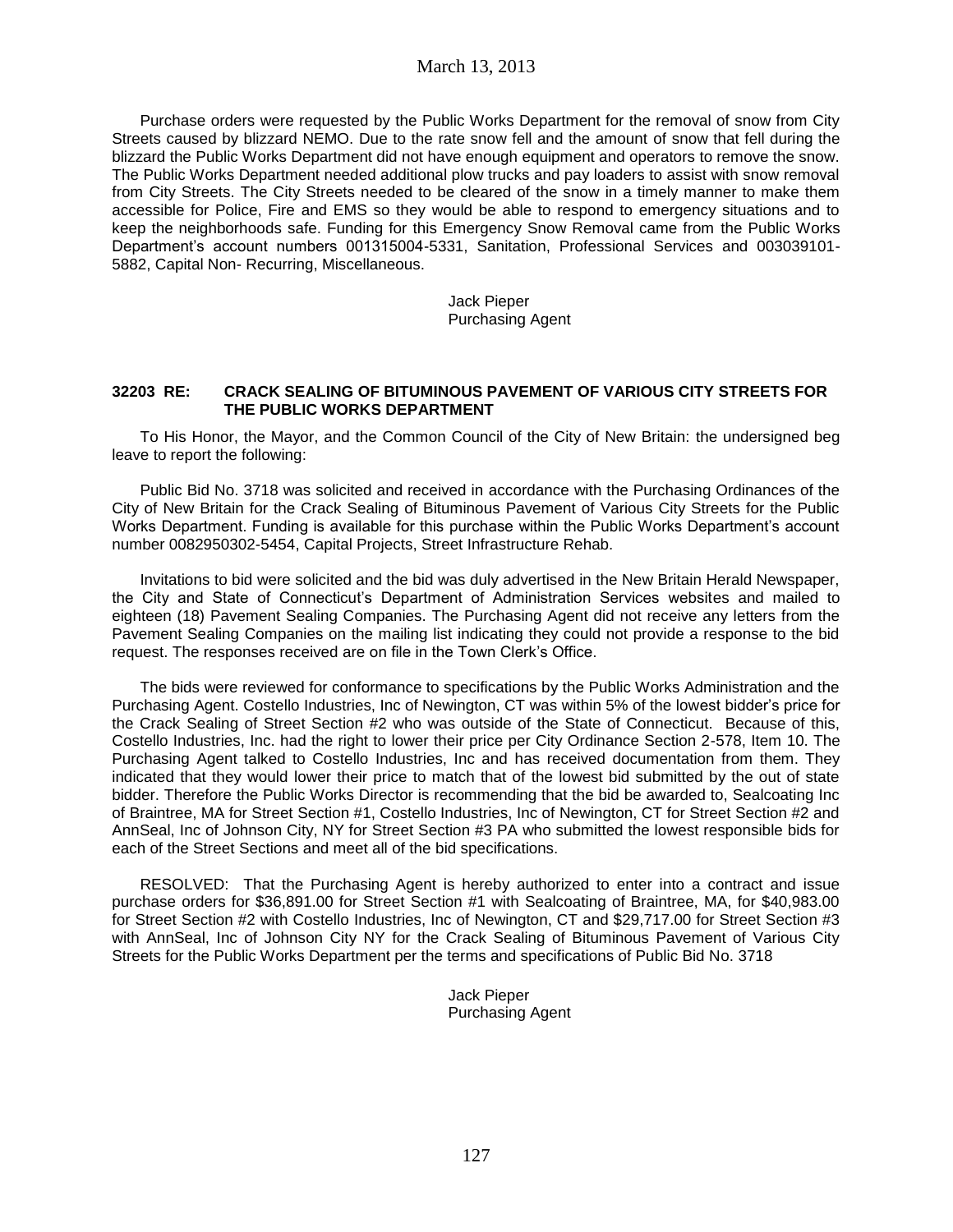### **32204 RE: SALE OF SCRAP METAL FROM THE RESIDENTIAL RECYCLING CENTER FOR THE PUBLIC WORKS DEPARTMENT**

To His Honor, the Mayor, and the Common Council of the City of New Britain: the undersigned beg leave to report the following:

Public Bid No. 3709 was solicited and received in accordance with the Purchasing Ordinances of the City of New Britain for the Sale of Scrap Metal from the New Britain Residential Recycling Center for the Public Works Department. Funds received from the sale of this scrap metal will be placed in the Public Work's account number, 001315004-4447, General Fund Revenue, Metal Recycle.

Invitations to bid were solicited and the bid was duly advertised in the New Britain Herald Newspaper, the City and State of Connecticut's Department of Administration Services websites and mailed to seventeen (17) Scrap Metal Recycling Companies. The Purchasing Agent did not receive any letters from Scrap Metal Recycling Companies who were on the mailing list indicating they could not provide a response to the bid request. Responses received are on file in the Town Clerks Office.

The bids were reviewed for conformance with specifications by the Public Works Administration and Purchasing Agent. Shetucket Iron & Metal Company of Norwich, CT who submitted the highest price per ton for the scrap metal provided a variable price and not a fixed price as per the bid specifications. Feigenbaum & Nair of New Britain, CT the next highest bidder provided a fixed price. Feigenbaum & Nair has provided this service in the past, April 2009 to March 2011, to the Public Works Department and has been reliable. Therefore the Public Works Director has recommended awarding the bid to Feigenbaum & Nair of New Britain, CT. They will provide to the City with the most revenue under option 2, per container of recycled scrap metal that they will pick up at the City's Residential Recycling Center.

RESOLVED: That the Purchasing Agent is hereby authorized to enter into a contract with Feigenbaum & Nair of New Britain, CT, for the sale of Scrap Metal to be picked up at the City's Residential Recycling Center, option 2, for a fixed price of \$238.00 per ton effective from April 1, 2013 to March 31, 2014 with an option to extend the contract for one (1) additional year if pricing is approved and agreed upon by the Public Works Administration per the terms and specifications of Public Bid No. 3709.

> Jack Pieper Purchasing Agent

### **32205 RE: VIDEO SURVEILLANCE SYSTEM IN THE BADOLATO MUNICIPAL PARKING GARAGE FOR IT DEPARTMENT**

To His Honor, the Mayor, and the Common Council of the City of New Britain: the undersigned beg leave to report the following:

Public Bid No. 3702 was solicited and received in accordance with the Purchasing Ordinances of the City of New Britain for a Video Surveillance System in the Badolato Municipal Parking Garage for the IT Department. Funding for this purchase was obtained from a HUD Grant and is available within the Economic Development Division's account number 3027201538-5855, CDBG Grant Fund, Contractor Expenditures, Badolato Garage.

Invitations to bid were solicited and the bid was duly advertised in the New Britain Herald Newspaper, the City and State of Connecticut's Department of Administration Services websites and mailed to ten (10) Security System Companies. The Purchasing Agent did not receive any letters from the Security System on the mailing list indicating they could not provide a response to the bid request. Responses received are on file in the Town Clerks Office.

The bids were reviewed for conformance to specifications by the City's IT Director and the Purchasing Agent. 568 Systems Inc of Berlin, CT submitted the lowest bid but their scope of work was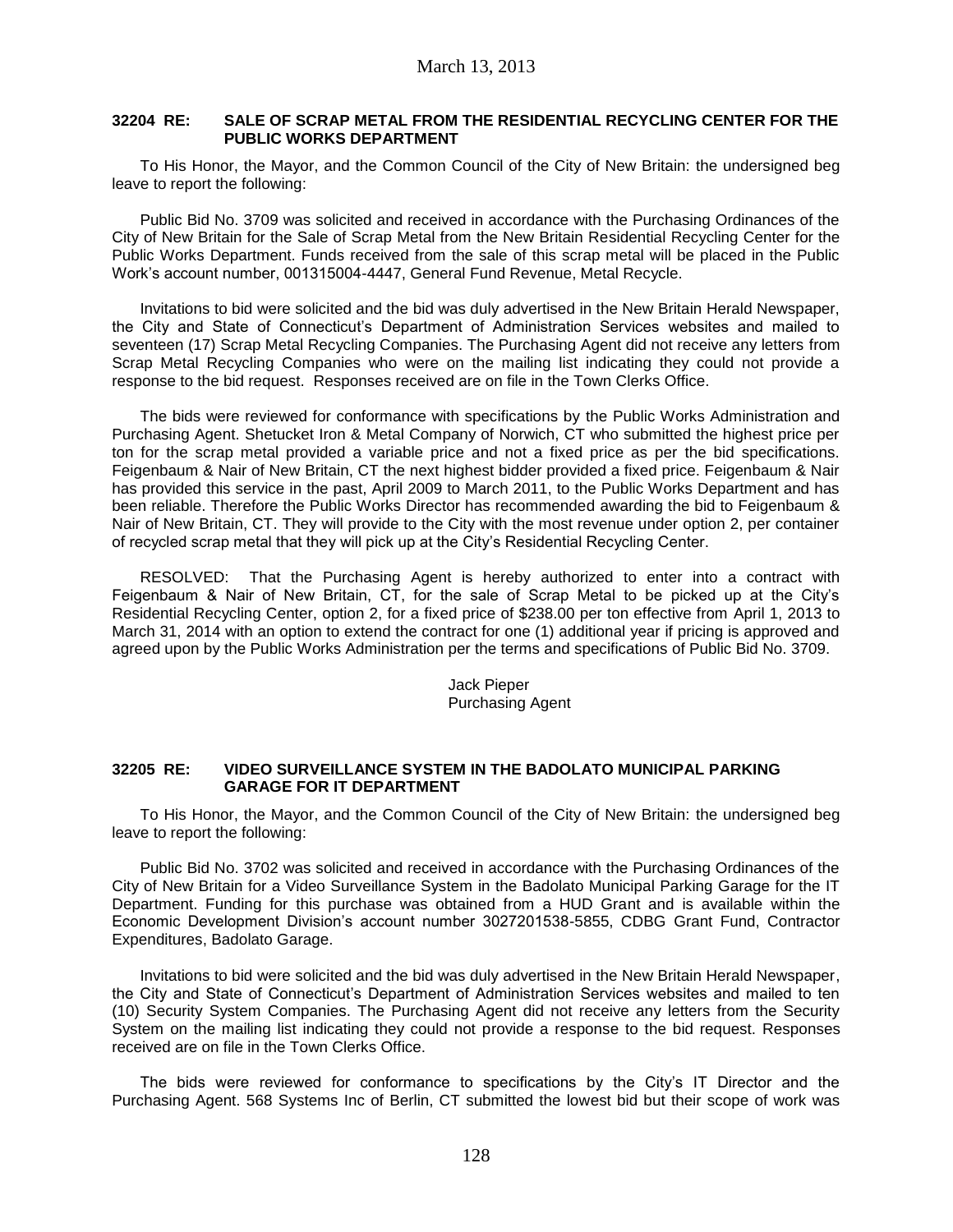incomplete. Red Hawk of Orange, CT the next lowest bidder met all the bid specifications for the Video Surveillance System. Red Hawk installed the Video Surveillance System in the new Police Building. The compatibility of both systems was critical part of the specification to ensure the Police Department has the ability to monitor in real time the activities within the Parking Garage. Red Hawk's proposal was higher due in part to the cost of the software licensing fees needed for the Police Department's video surveillance system to access the Badolato Garage video surveillance system adding value to the install. Therefore the IT Director is recommending that the bid be awarded to Red Hawk of Orange, CT. The bid results were presented to the Commission on Community and Neighborhood Development at their February 21, 2013 meeting. At this meeting they approved the IT Director's recommendation to award the bid to Red Hawk of Orange, CT.

RESOLVED: That the Purchasing Agent be and is hereby authorized to issue a Purchase Order for \$98,326.00 and enter into a contract with Red Hawk of Orange, CT for the purchase and installation of a Video Surveillance System in the Badolato Municipal Parking Garage, per the terms and specifications of Public Bid No. 3702.

> Jack Pieper Purchasing Agent

# **PARKS AND RECREATON DEPARTMENT**

#### **32162-1 RE: WOODEN GUARDRAIL REPLACEMENT AT THE CORNER OF EAST ST AND SMALLEY STREET.**

To His Honor, the Mayor, and the Common Council of the City of New Britain: The undersigned beg leave to report the following:

In response to the City Council's petition #32162, the Parks and Recreation Commission referred the petition to the Fairview Cemetery Commission. The Fairview Cemetery Commission unanimously approved the request of the council to replace the wooden guardrail at the corner of East Street and Smalley Street. The funding is being sought after for completion.

> Kent Carlson Chairman, Fairview Cemetery Commission

## **PUBLIC WORKS DEPARTMENT**

### **32194-1 RE: REPLACEMENT OF (2) "FIFTEEN MINUTE PARKING" SPACES IN FRONT OF D'AMATO APARTMENTS AT 40 CHESTNUT STREET**

To His Honor, the Mayor, and the Common Council of the City of New Britain: the undersigned beg leave to report the following:

Reporting that there was one "fifteen minute parking" sign in question that was temporarily removed and replaced with a "no parking" sign to accommodate construction traffic for the new Police Station. The intent was to reinstall the "fifteen minute parking" sign upon completion of the project. As a result of this petition, the sign has since been replaced as requested. There was no need to install an additional "fifteen minute parking" sign. No further action is required.

> Mark E. Moriarty, P.E. Public Works Director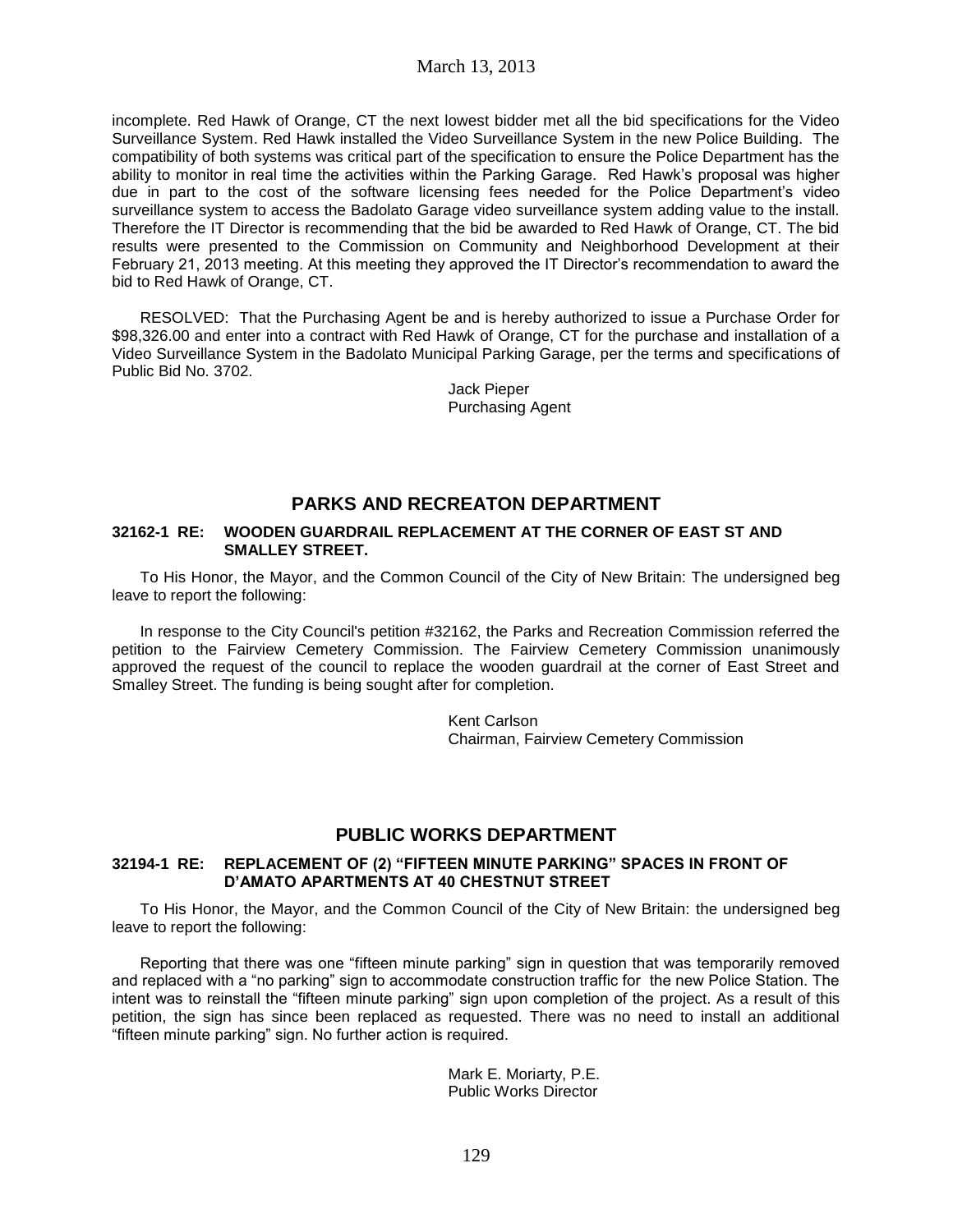## **COMMITTEE ON PLANNING, ZONING AND HOUSING**

#### **32189-1 RE: AMEND ARTICLE 15 DIV 2 OF THE CODE OF ORDINANCES BY ADDING NEW SECTION ESTABLISHING RESIDENTIAL PARKING ON CITY STREETS.**

To His Honor, the Mayor, and the Common Council of the City of New Britain: the undersigned beg leave to report the following:

The Committee on Planning, Zoning and Housing at a special meeting and public hearing held on Monday evening, March 11, 2013 at 7:00 p.m. in the Council Chambers to which was referred the matter of Item #32189 – Article 15 Division 2 of the Code of Ordinances be amended by adding new section establishing Residential Parking on City Streets voted to accept as amended and recommend that the following resolution be referred back to the Common Council with a neutral recommendation.

> Alderman Roy Centeno Chair

#### **32190-1 RE: PURCHASE OF PORTION OF STATE PROPERTY LOCATED AT 10 FRANKLIN SQUARE**

To His Honor, the Mayor, and the Common Council of the City of New Britain: the undersigned beg leave to report the following:

The Committee on Planning, Zoning and Housing at a special meeting and public hearing held on Monday evening, March 11, 2013 at 7:00 p.m. in the Council Chambers to which was referred the matter of Item #32190 – Purchase of a portion of State Real Property located at 10 Franklin Square voted to accept and recommend that the following resolution be referred back to the Common Council with a favorable recommendation.

> Alderman Roy Centeno **Chair**

#### **32191-1 RE: LEASE TO CARY GAGNON FOR ESTABLISHMENT OF A DUNKIN DONUTS RESTAURANT AT 135 MAIN STREET**

To His Honor, the Mayor, and the Common Council of the City of New Britain: the undersigned beg leave to report the following:

The Committee on Planning, Zoning and Housing at a special meeting and public hearing held on Monday evening, March 11, 2013 at 7:00 p.m. in the Council Chambers to which was referred the matter of Item #32191 – Lease to Mr. Cary Gagnon for establishment of a Dunkin Donuts Restaurant located at 135 Main Street voted to accept and recommend that the following resolution be referred back to the Common Council with a favorable recommendation.

> Alderman Roy Centeno **Chair**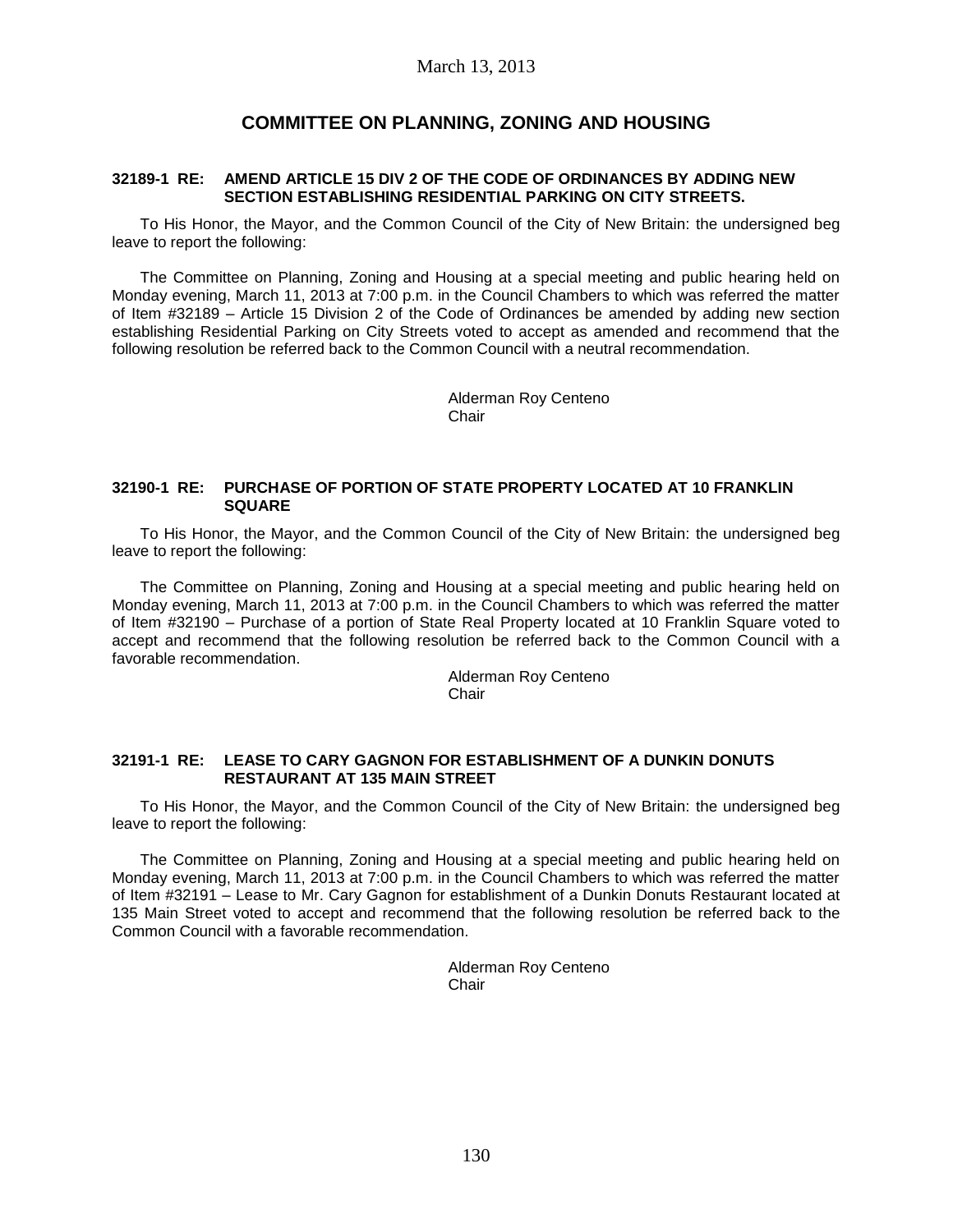## **COMMITTEE ON ADMINISTRATION, FINANCE AND LAW**

### **32193-1 RE: EMERGENCY CONTINGENCY PLAN FOR ELECTIONS**

To His Honor, the Mayor, and the Common Council of the City of New Britain: the undersigned beg leave to report the following:

The Committee on Administration, Finance and Law at a special meeting held on Tuesday evening, March 12, 2013 at 7:00 p.m. in the Council Chambers to which was referred the matter of Item #32193 – Emergency Contingency Plan for Elections voted to accept and recommend that the following resolution be referred back to the Common Council with a favorable recommendation.

> Alderman Carlo Carlozzi, Jr. Chair

# **REPORTS OF LEGISLATIVE COMMITTEES, BOARDS, COMMISSIONS AND DEPARTMENTS**

## **PURCHASING DEPARTMENT**

### **32206 RE: AQUATIC FACILITY RENOVATIONS AND INSTALLATION OF SPLASH PAD AT G. CHESLEY PARK FOR PARKS AND RECREATION DEPT.**

To His Honor, the Mayor, and the Common Council of the City of New Britain: the undersigned beg leave to report the following:

Public Bid No. 3715 was solicited and received in accordance with the Purchasing Ordinances of the City of New Britain for the Aquatic Facility Renovations and installation of a Splash Pad at G. Chesley Park for the Public Works Department/Parks and Recreation Division. Funding for the Aquatic Facility Renovations and installation of a Splash Pad at G. Chesley Park was obtained from a HUD Grant and is available within the Economic Development Division's account number 3027201638-5855, CDBG Grant Fund, Contractor Expenditures, Chesley Park Splash Pad.

Invitations to bid were solicited and the bid was duly advertised in the New Britain Herald Newspaper, the City and State of Connecticut's Department of Administration Services websites and mailed to sixteen (16) Pool Companies. The Purchasing Agent did not receive any letters from the Pool Companies on the mailing list who indicated that they could not respond to the bid request. Responses received are on file in the Town Clerk's Office.

The bids were reviewed for conformance to specifications by the Public Works Department/Parks and Recreation Division's Administration, the City's On-call Engineering Company associated with this project and the Purchasing Agent. The bids submitted by the bidders were greater than the amount of money received from the HUD Grant. Because of the importance of this project, the Parks and Recreation Division Administration and the On-Call Engineer used value engineering to determine that certain bid items could be eliminated or modified which would reduce the overall project cost by minimizing landscaping and site improvements, modifying selected equipment, electrical and plumbing specifications, replacing the rubberized surface material with concrete and eliminating the allowance for the installation of security cameras. This would reduce the overall project cost to \$800,000.00 so it would be within the dollar amount of the HUD Grant. Mountain View Landscape and Lawncare of Chicopee, MA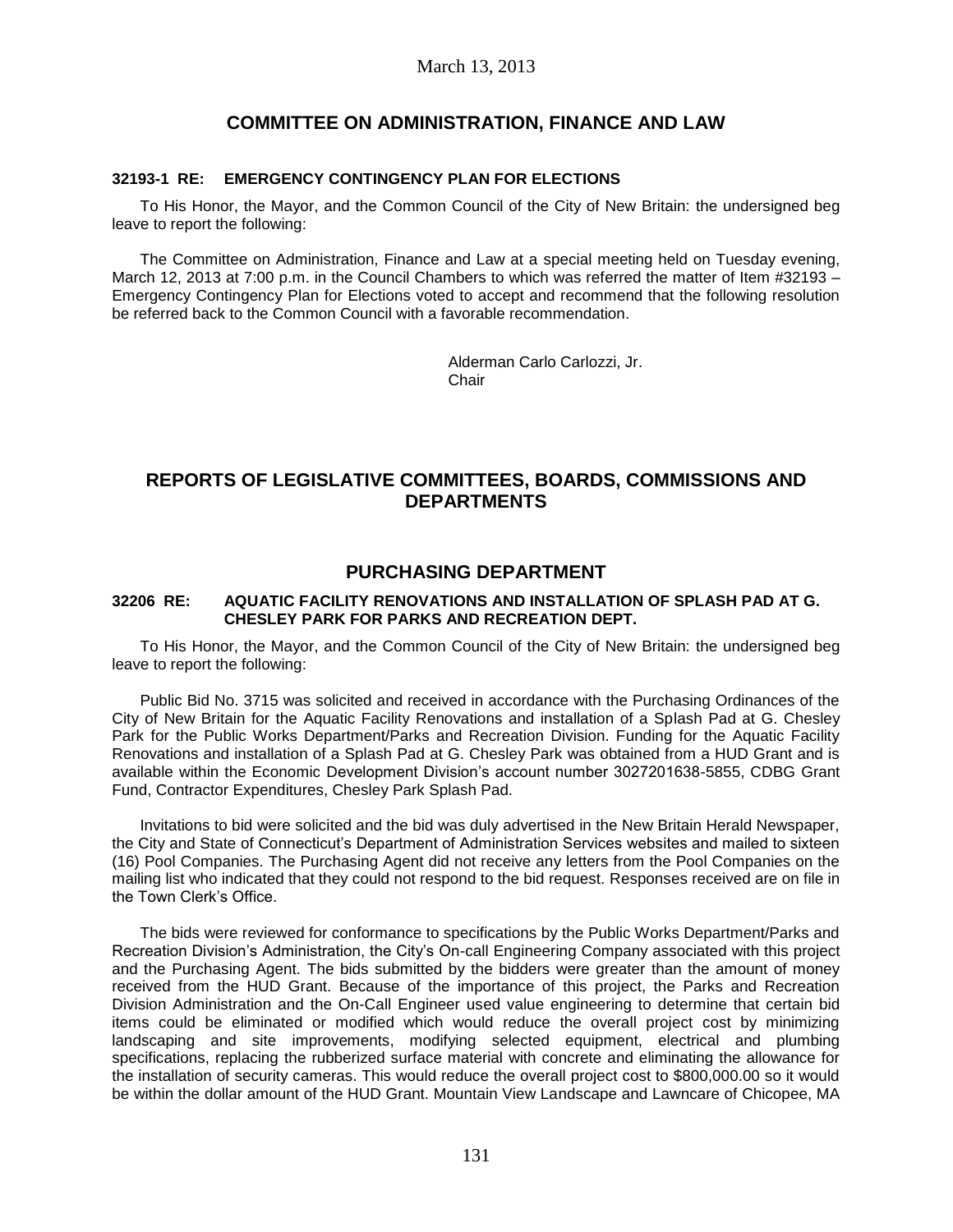who submitted the lowest responsible bid, and met all of the bid specifications agreed to the elimination or modification of certain bid items to reduce the overall cost of the project and be within the budget as amended. Therefore the Deputy Director of the Public Works Department, Parks and Recreation Division, is recommending that the bid be awarded to Mountain View Landscape and Lawncare of Chicopee, MA. The bid results were presented to the Commission on Community and Neighborhood Development at their February 21, 2013 meeting. At this meeting they approved the Deputy Director of the Public Works Department, Parks and Recreation Division, recommendation to award the bid to Mountain View Landscape and Lawncare of Chicopee, MA.

RESOLVED: That the Purchasing Agent is hereby authorized to issue a Purchase Order for \$800,000.00 and enter into a contract with Mountain View Landscape and Lawncare of Chicopee, MA for the Aquatic Facility Renovations and installation of a Splash Pad at G. Chesley for the Public Works Department/Parks and Recreation Division per the terms and specifications, as amended, of Public Bid No. 3715.

> Jack Pieper Purchasing Agent

Ald. Trueworthy moved to accept and adopt, seconded by Ald. Bielinski. So voted. Approved March 18, 2013 by Mayor Timothy E. O'Brien.

# **COMMITTEE ON ZONING**

#### **32143-2 RE: AMEND ZONING ORDINANCES TO REVISE SUBSECTION 280-100 REGARDING FINES AND PENALTIES FOR ZONING VIOLATIONS**

To His Honor, the Mayor, and the Common Council of the City of New Britain: the undersigned beg leave to report the following:

The Common Council as the Zoning Authority of the Committee on Planning, Zoning and Housing gave due and legal notice of a time and place for a public hearing in reference to Item #32143 -- To amend Zoning Ordinances to revise Subsection 280-100 regarding fines and penalties for zoning violations. Said hearing was held on Monday evening, March 11, 2013 at 7:00 p.m. in the Council Chambers of City Hall, 27 West Main Street , New Britain, Conn.

The City Plan Commission, at a regular meeting held on March 4, 2013, voted 6 to 0 to approve the amendments to the Zoning Ordinances.

The Common Council as the Zoning Authority of the City of New Britain voted to accept the following amendment to the Zoning Ordinances and refer back to the Common Council with a neutral recommendation.

To amend Zoning Ordinances to revise Subsection 280-100 regarding fines and penalties for zoning violations.

> Alderman Roy Centeno **Chair**

Ald. Pabon recused himself, he did not attend the meeting, nor did he listen to the tape. Ald. Sanchez listened to the tape. Ald. Trueworthy moved to accept and adopt, ordinance to take effect 10 calendar days after the Mayor's signature, seconded by Ald. Bielinski. So voted. Approved March 15, 2013 by Mayor Timothy E. O'Brien.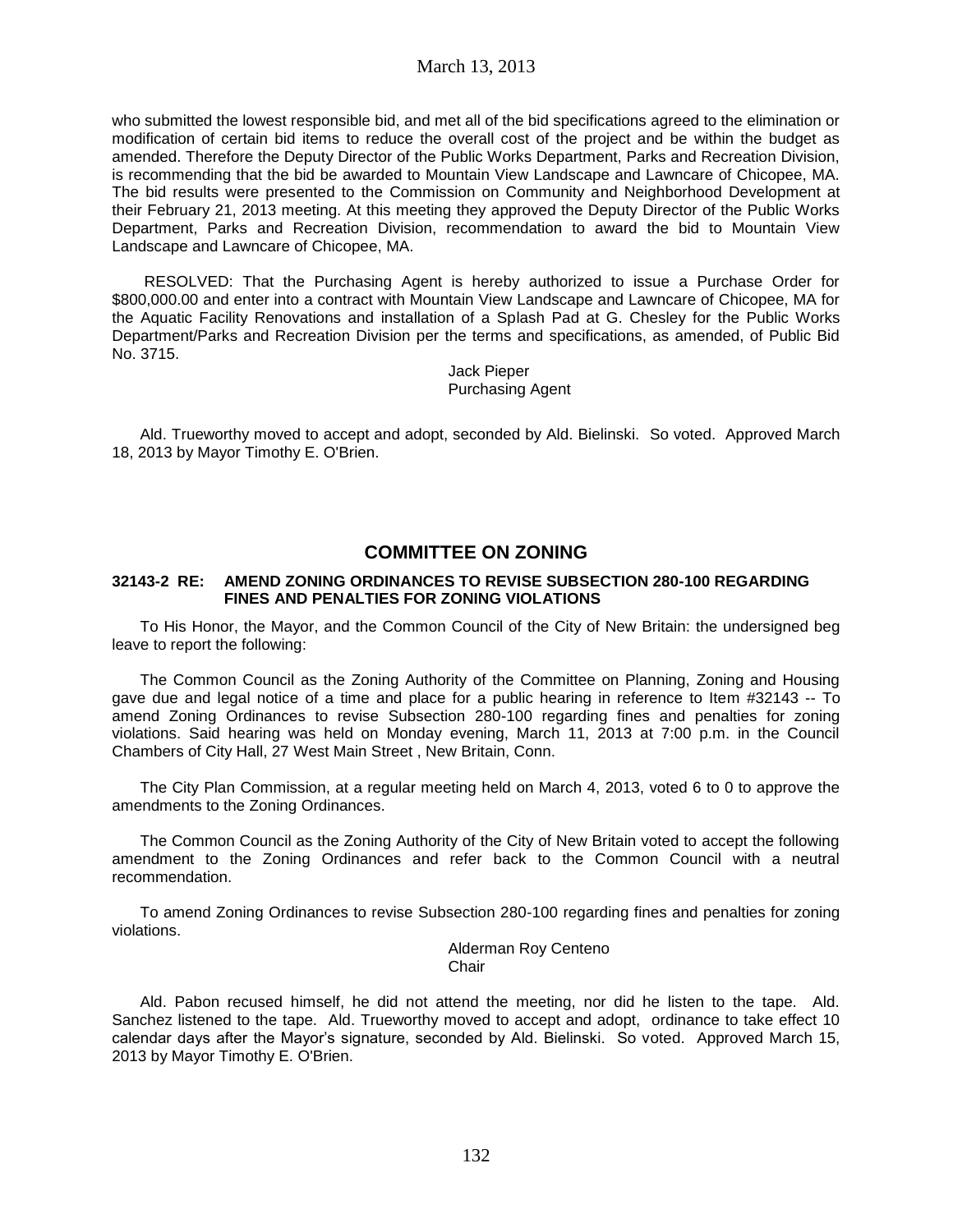#### **32144-2 RE: AMEND ZONING ORDINANCES TO ADD NEW SUBSECTION 240-70-90 UNDER DESIGN REQUIREMENTS FOR OFF STREET PARKING AND TRUCK LOADING AREAS AND ADD NEW SUBSECTION FOR PARKING LOT LANDSCAPING UNDER SEC. 240-70**

To His Honor, the Mayor, and the Common Council of the City of New Britain: the undersigned beg leave to report the following:

The Common Council as the Zoning Authority of the Committee on Planning, Zoning and Housing gave due and legal notice of a time and place for a public hearing in reference to Item #32144 – Amend Zoning Ordinances to add new subsection 240-70-90, under Design Requirements for Off-street Parking and Truck Loading Areas; add new subsection, for parking lot landscaping, under Section 240-70 under Design Requirements for Off-street Parking and Truck Loading Areas. Said hearing was held on Monday evening, March 11, 2013 at 7:00 p.m. in the Council Chambers of City Hall, 27 West Main Street , New Britain, Conn.

The City Plan Commission, at a regular meeting held on March 4, 2013, voted 6 to 0 to approve the amendments to the Zoning Ordinances.

The Common Council as the Zoning Authority of the City of New Britain voted to accept as amended and refer back to the Common Council with a neutral recommendation.

Amend Zoning Ordinances to add new subsection 240-70-90, under Design Requirements for Offstreet Parking and Truck Loading Areas; add new subsection, for parking lot landscaping, under Section 240-70 under Design Requirements for Off-street Parking and Truck Loading Areas.

> Alderman Roy Centeno **Chair**

Ald. Pabon recused himself, he did not attend the meeting nor did he listen to the tape. Ald. Sanchez listened to the tape. Ald. Trueworthy moved to accept and adopt, ordinance to take effect 10 calendar days after the Mayor's signature, seconded by Ald. Bielinski. So voted. Approved March 15, 2013 by Mayor Timothy E. O'Brien.

#### **32145-2 RE: AMEND ZONING ORDINANCES TO ADD SUBSECTION 170-100-45 BUILDING FACADES IN CENTRAL BUSINESS DISTRICT AND ADD SUBSECTION 170-100 IN THE CBD ZONING DISTRICT**

To His Honor, the Mayor, and the Common Council of the City of New Britain: the undersigned beg leave to report the following:

The Common Council as the Zoning Authority of the City of New Britain and Planning, Zoning and Housing Committee of the Common Council, gave due and legal notice of a time and place for a public hearing in reference to Item #32145 – To amend the Zoning Ordinances to add subsection 170-100-45, affecting the appearance of building facades and storefronts in the CBD, Central Business District; add new subsection in the CBD zoning district under Section 170-100 Supplemental Regulations. Said hearing was held on Monday evening, March 11, 2013 at 7:00 p.m. in the Council Chambers of City Hall, 27 West Main Street, New Britain, Conn.

The City Plan Commission, at its regular meeting held on Monday evening, March 4, 2013 voted 6 to 0 to approve the amendments to the Zoning Ordinances.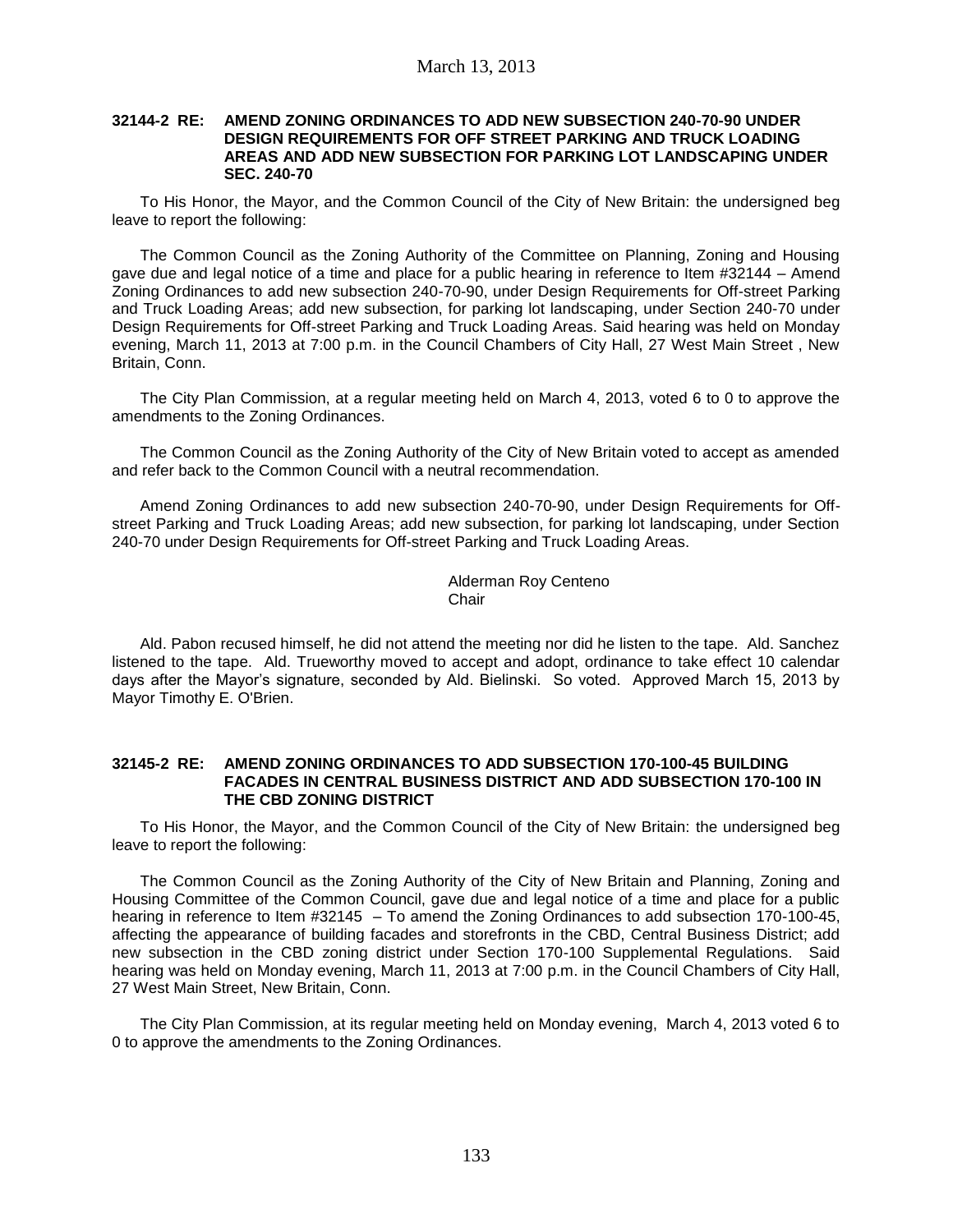### March 13, 2013

The Common Council as the Zoning Authority of the City of New Britain and the Planning, Zoning and Housing Committee of the Common Council voted to accept the following amendment to the Zoning Ordinances and refer back to the Common Council with a favorable recommendation.

#### Alderman Roy Centeno Chair

Ald. Pabon recused himself, he did not attend the meeting nor did he listen to the tape. Ald. Sanchez listened to the tape. Ald. Trueworthy moved to accept and adopt, ordinance to take effect 10 calendar days after Mayor's signature, seconded by Ald. Collins. So voted. Approved March 15, 2013 by Mayor Timothy E. O'Brien.

Ald. Pabon returned to the Chambers.

## **NEW BUSINESS**

## **RESOLUTIONS**

#### **32207 RE: PURCHASE OF INFLUENZA VACCINES**

To His Honor, the Mayor, and the Common Council of the City of New Britain: the undersigned beg leave to recommend the adoption of the following:

WHEREAS, State of Connecticut's Contract #11PSX0054 for the Influenza Vaccines for the 2012/2013 has expired.

WHEREAS, The State of Connecticut is out for public bid for these Influenza Vaccines for the 2013/2014 and is expected to be awarding the contract to the lowest bidder in June 2013.

WHEREAS, The Influenza Vaccine manufacturers only produces a certain amount of the Influenza Vaccine each year and they are distributed by the date of order. A late order will reduce the chance of receiving the vaccine in time for our planned yearly influenza clinics.

WHEREAS, The Health Department would like to place an order for the Influenza Vaccines soon so that they will be guaranteed in getting the Influenza Vaccines before the flu season starts and the Influenza Vaccine manufacturers stop taking orders.

WHEREAS, The Health Department will be obtaining three (3) informal quotes from the Influenza Vaccine Manufacturers.

WHEREAS, the Purchasing Agent will submit a Purchasing Report to the Common Council once the informal quotes have been obtained by the Health Department indicating the results of the informal bid and what company the Health Department decided to purchase the Influenza Vaccines from.

WHEREAS, funding for the Influenza Vaccine is in the Health Department's account number 001522002-5336, therefore, be it

RESOLVED, that the Purchasing Agent is hereby authorized to issue a Purchase Order to the manufacturer that submitted the lowest responsible informal bid to the Health Department for the Influenza Vaccine that will enable them to obtain the vaccine before the manufacturer stop taking orders.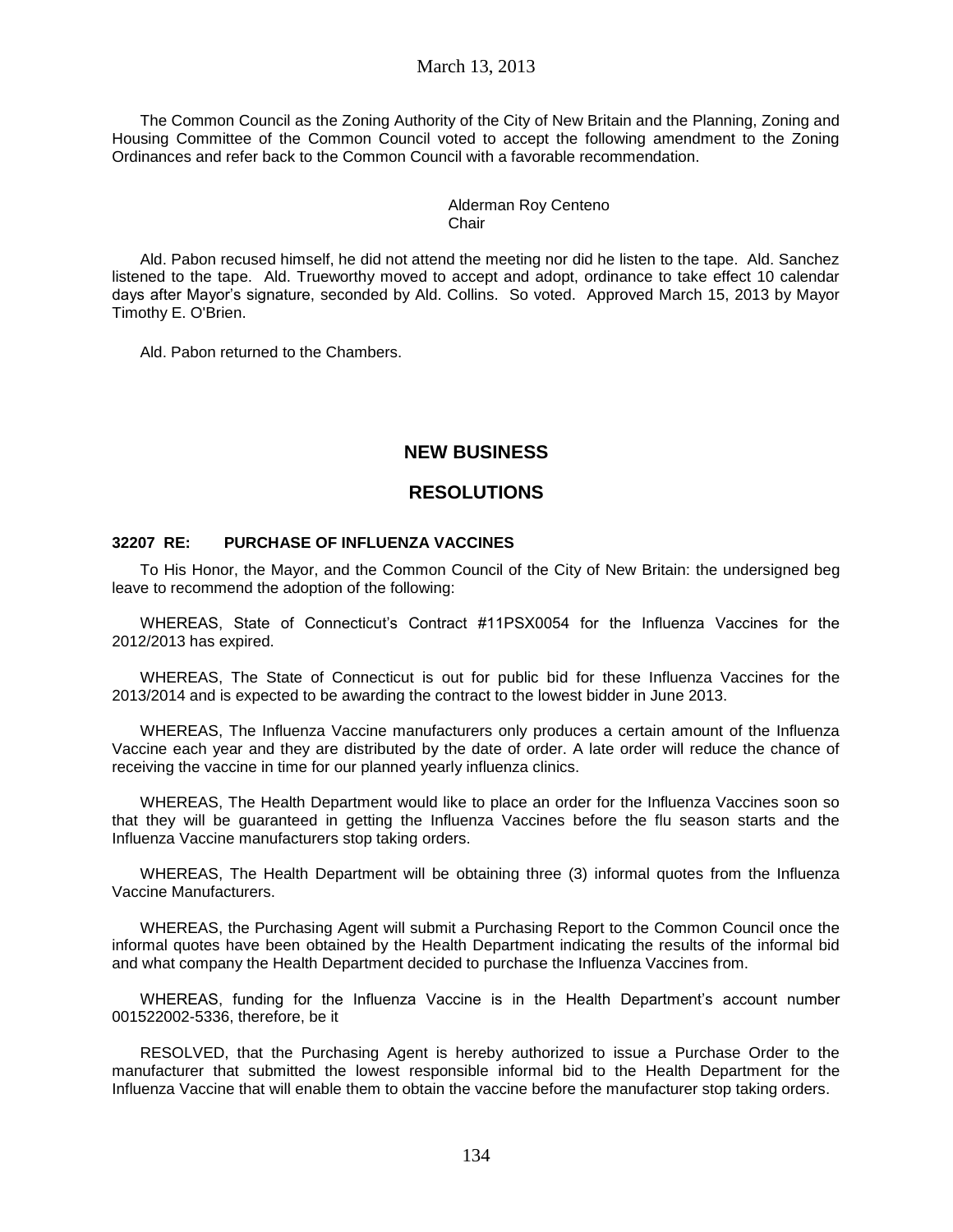### Alderman Adam Platosz Alderman David DeFronzo

Ald. DeFronzo moved to accept and adopt, seconded by Ald. Platosz. So voted. Approved March 18, 2013 by Mayor Timothy E. O'Brien.

### **32208 RE: AUTHORIZING THE MAYOR TO SIGN AGREEMENT ENTITLED "MASTER MUNICIPAL AGREEMENT FOR CONSTRUCTION PROJECTS"**

To His Honor, the Mayor, and the Common Council of the City of New Britain: the undersigned beg leave to recommend the adoption of the following:

WHEREAS, the State of Connecticut Department of Transportation is looking to streamline the agreement process on State and Federally funded projects which are administered by the Department, by having Municipalities execute Master Municipal Agreements for Construction Projects (MMAC);

WHEREAS, once MMAC's are executed, project specific information and monetary term will be set forth in a Project Authorization Letter (PAL) issued by the Department of Transportation to the municipality for individual construction projects;

WHEREAS, PAL's are expected to take only days to execute, as opposed to the numerous months currently required to execute individual project agreements;

WHEREAS, the ten-year term MMAC is designed to address both municipally advertised construction projects and projects advertised by the Department of Transportation on behalf of the municipalities, which is currently not allowed under present day requirements;

WHEREAS, the MMAC includes standard terms, conditions and contracting "boiler plate" language that should govern all municipal construction projects involving the Department of Transportation which are undertaken throughout the ten-year term:

RESOLVED, that the Honorable Tim E. O'Brien, Mayor, is hereby authorized to sign the Agreement entitled "Master Municipal Agreement for Construction Projects".

> Alderwoman Tonilynn Collins Alderwoman Eva Magnuszewski Alderman Carlo Carlozzi, Jr. Alderman Wilfredo Pabon Alderman Emmanuel Sanchez

Ald. Carlozzi moved to accept and adopt, seconded by Ald. Collins. So voted. Approved March 18, 2013 by Mayor Timothy E. O'Brien.

#### **32209 RE: RECEIPT OF LOCAL PREVENTION COUNCIL FUNDING - \$5,675 AND FROM WHEELER CLINIC - \$3,000**

To His Honor, the Mayor, and the Common Council of the City of New Britain: the undersigned beg leave to recommend the adoption of the following:

Resolution Summary: This resolution allows for receipt of Local Prevention Council funding of \$5,675 from the Substance Abuse Action Council and \$3,000 from Wheeler Clinic. Funds were used to support Alcohol, Tobacco, and other Drug Abuse prevention activities, with culmination of the project at the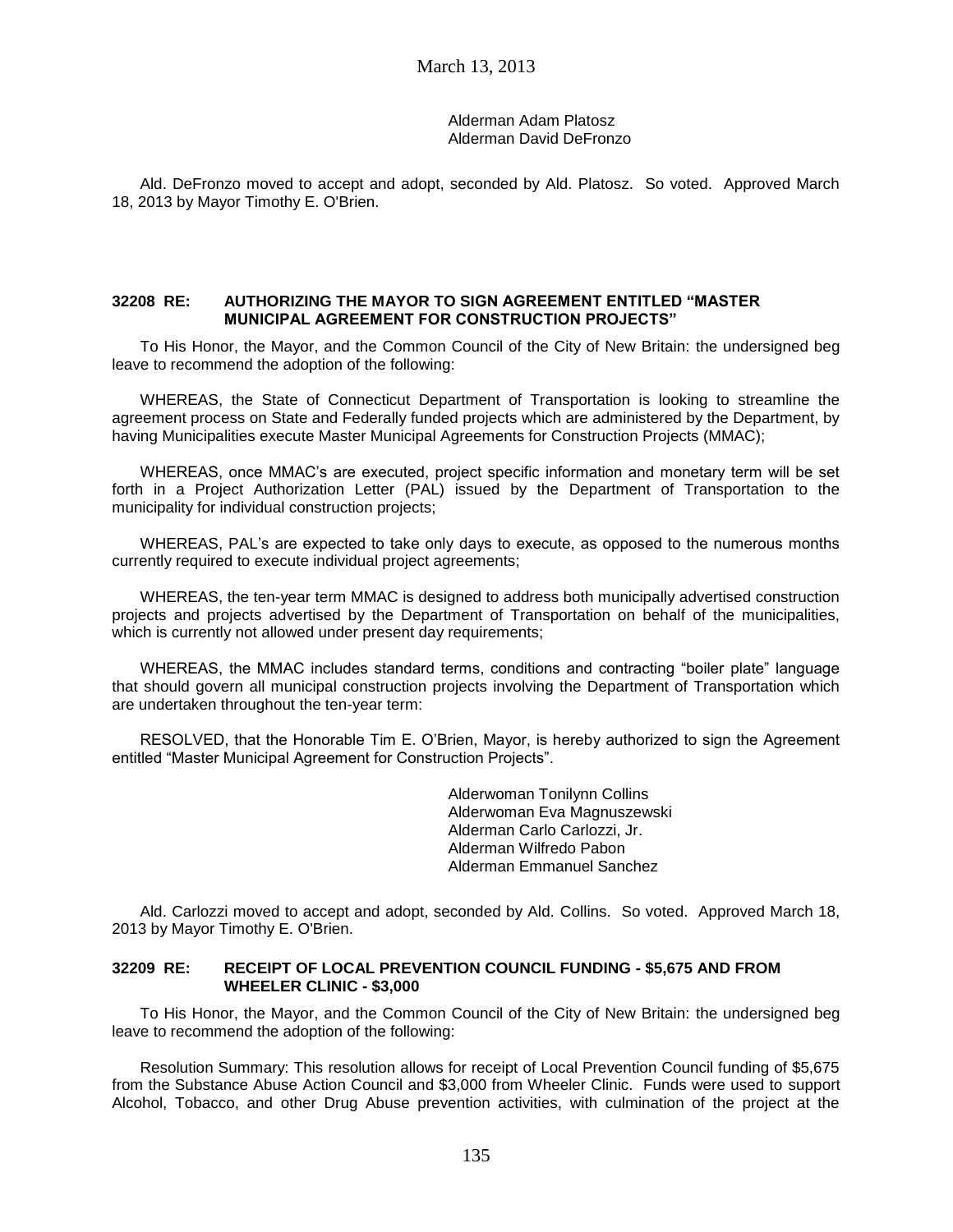September 15, 2012 "Substance Free Family Day" held at Walnut Hill Park . There is no match obligation on the part of the City for these entitlement funds.

WHEREAS;the City of New Britain is committed to prevention of Alcohol, Tobacco, and Other Drug Abuse by its residents, and particularly its children; and

WHEREAS;there is a Local Prevention Council appointed under jurisdiction of the Commission on Youth Services; and

WHEREAS;prevention funding from the Substance Abuse Action Council has been made available for Local Prevention Councils on an annual basis; and

WHEREAS;such funding has been awarded to New Britain Youth & Family Services, the Local Prevention Council for New Britain; NOW THEREFORE BE IT

RESOLVED; that Mayor Timothy E. O'Brien receive full authority to execute all contracts in receipt of Local Prevention Council funding in the amount of \$5,675 and \$3,000 respectively; AND BE IT FURTHER

RESOLVED; that such funding, upon receipt, be placed in appropriate revenue and expenditure accounts as well as budgets be amended as detailed below, under administrative purview of New Britain Youth & Family Services.

| Rev. Account:  | 296536103-4476                                                       | <b>Local Revenue/Contributions</b>                                                                                         | \$5,675                                           |
|----------------|----------------------------------------------------------------------|----------------------------------------------------------------------------------------------------------------------------|---------------------------------------------------|
| Exp. Accounts: | 296536103-5121<br>296536103-5659<br>296536103-5830<br>296536103-5336 | <b>Salaries</b><br><b>Operating Materials/Supplies</b><br>Fun Day Entertainment Services<br><b>Other Purchase Services</b> | \$1,245<br>\$1,993<br>\$1,500<br>\$937<br>\$5,675 |
| Rev. Account:  | 298536101-4421                                                       | Donations/Program Activites                                                                                                | \$3,000                                           |
| Exp. Accounts: | 298536101-5835                                                       | Donations/Program Activities                                                                                               | \$3,000                                           |
|                |                                                                      | Alderman Emmanuel Sanchez<br>Alderman Rha-Sheen Brown<br>Alderman J. Tobias Freeman                                        |                                                   |

ALD. Brown moved to accept and adopt, seconded by Ald. Sanchez. So voted. Approved March 18, 2013 by Mayor Timothy E. O'Brien.

#### **32210 RE: SALE OF PROPERTY KNOWN AS 24 WASHINGTON STREET**

To His Honor, the Mayor, and the Common Council of the City of New Britain: the undersigned beg leave to recommend the adoption of the following:

Resolution Summary: PURPOSE. To convey a City of New Britain owned property for economic development.

WHEREAS, The City of New Britain is committed to business development and the economic revitalization of downtown New Britain; and

WHEREAS, The City of New Britain currently owns property known as the Hatch Building located at 24 Washington Street which has been vacant for a number of years; and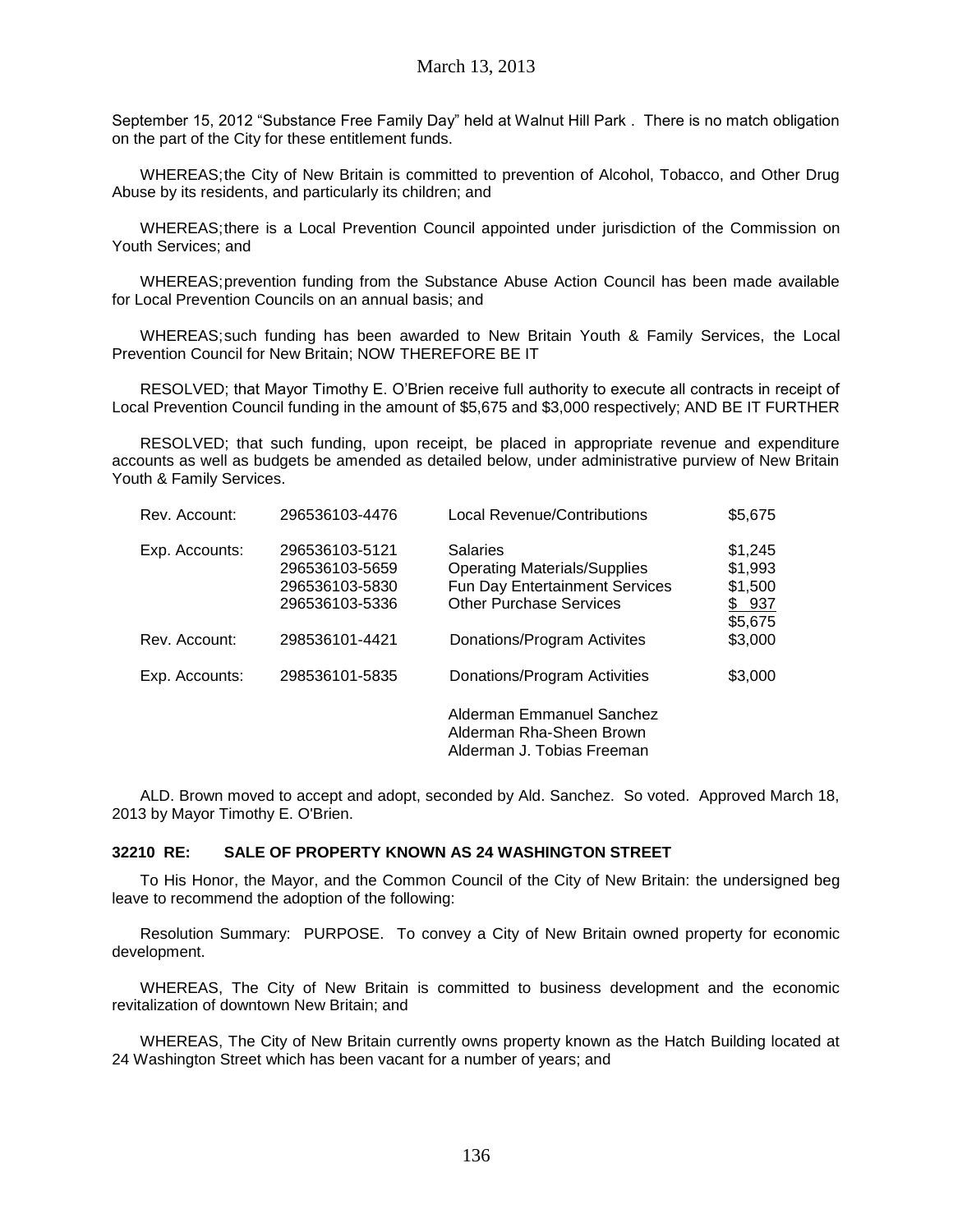WHEREAS, Diverse Realty LLC has offered to purchase the property for \$20,000.00 for economic development; and

WHEREAS, Diverse Realty LLC will agree to a clause that the property will automatically revert back to the City of New Britain if it does not obtain a Certificate of Occupancy within one year of the date of purchase; and

WHEREAS, it is in the best interests of the City of New Britain to have this property developed and added to the grand list; now, therefore, be it

RESOLVED, That Timothy E. O'Brien, Jr., Mayor, be and is hereby authorized to negotiate and execute on behalf of the City of New Britain a Purchase and Sales Agreement with Diverse Realty LLC for property known as 24 Washington Street and to execute any and all documents necessary for the conveyance of said property in accordance with the terms of said agreement at a sale price of not less than Twenty Thousand Dollars (\$20,000.00).

#### Alderman Michael Trueworthy

Ald. Trueworthy moved to accept and refer to the Committee on Planning, Zoning & Housing. Seconded by Ald. Bielinski. So voted. Approved March 18, 2013 by Mayor Timothy E. O'Brien.

#### **32189-2 RE: ARTICLE 15 DIV 2 BE AMENDED BY ADDING A NEW SECTION ESTABLISHING RESIDENTIAL PARKING ON CITY STREETS**

To His Honor, the Mayor, and the Common Council of the City of New Britain: the undersigned beg leave to recommend the adoption of the following:

Resolution Summary: PURPOSE.

BE IT ORDAINED BY THE COMMON COUNCIL OF THE CITY OF NEW BRITAIN that Article 15 Division 2 of the Code of Ordinances, City of New Britain, be amended by adding a new section establishing Residential Parking on City Streets to read as follows (inserted text appears in underline; deleted text appears in strikethrough; new sections begin with the word [new]):

[new] . Sec. 15-80 – Residential street parking.

(a) The Common Council may designate "residential street parking zones" on any areas which have parking meters after a public hearing on each such proposal in one of its committees. At such public hearing, the Council committee shall consider the relative amount of revenue of hourly meters in such area against the potential revenue of permits issued pursuant to this section.

(b) When signs are erected designating a block, or a portion of a block, as a part of a residential street parking zone, persons displaying in plain view a residential street parking permit may park in such locations without paying for hourly metered parking or being limited by any parking time limitation.

(c) "Residential street parking permits" may be issued to the owners of specific residential properties, for use by their tenants, in order for the city to facilitate the rehabilitation of one or more residential buildings. Such permits shall not be issued unless approved, as follows:

(1) Applications for residential street parking permits may be submitted to the Public Works Department. The Public Works Department shall forward the application to the Parking Commission and the City Plan Commission.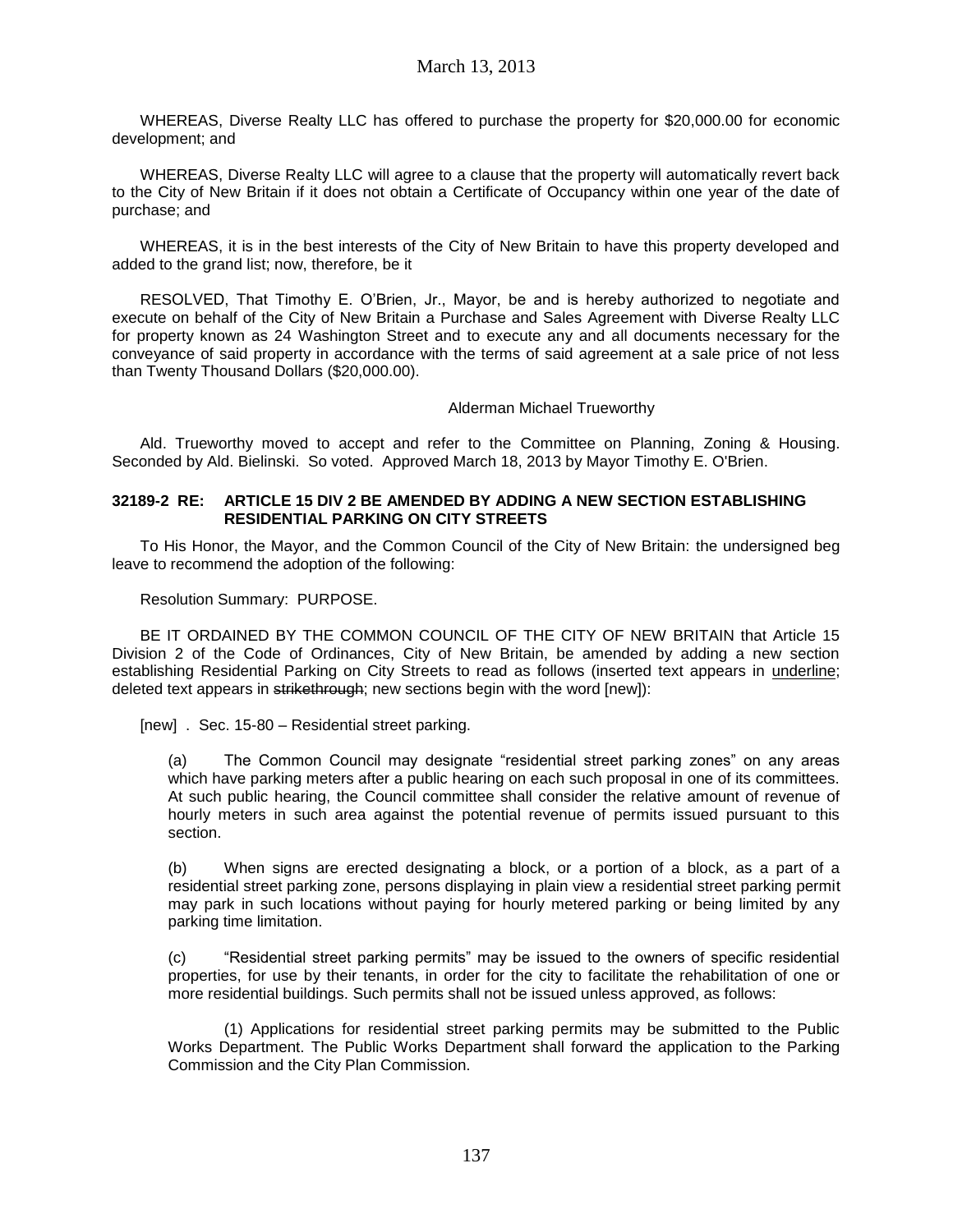(2) The City Plan Commission shall judge whether granting such residential street parking permits will facilitate the rehabilitation of residential property in a manner and to a degree that is in the best interests of the economic and neighborhood development of the city.

(3) If the City Plan Commission approves of such application and it otherwise finds doing so to be in the best interests of the city, the Parking Commission may grant the residential street parking permits.

(c) Residential street parking permits shall be valid only until revoked by the Parking Commission, which said Commission may do at its discretion. Residential parking permits shall not be valid unless renewed annually with the city and upon payment of a permitting fee. , with the issuance of a sticker which shall be permanently affixed to the windshield. Such fee shall be the highest monthly permit parking that the city charges for parking garage parking times eighteen.

(d) Misuse of any permits issued pursuant to his section shall constitute an infraction, punishable by a fine of up to one hundred dollars (\$100.00) for each offense.

### Alderman Michael Trueworthy

Ald. Trueworthy moved to accept and adopt, seconded by Ald. Bielinski. Ald. Bielinski moved to amend by adding Sec. 15-80 and deleting in Sec. (b) after the words "hourly metered parking" or being limited by any parking time limitation. And adding "however all other city parking ordinances (including handicap restricted rules) apply". Amendment seconded by Ald. Trueworthy. Amendment defeated. Roll Call vote on amendment – 7 in favor, 7 opposed. IN FAVOR: Ald. Trueworthy, Magnuszewski, Centeno, Sanchez, Black, Platosz, Bielinski. OPPOSED: Ald. DeFronzo, Collins, Carlozzi, Hermanowski, Brown, Pabon, Giantonio. Mayor voted NO to break the tie. Ald. Trueworthy moved to amend by adding Sec. 15-80, seconded by Ald. Giantonio. Amendment carried. RESOLUTION AS AMENDED CARRIED with Ald. Bielinski voting No. Approved March 18, 2013 by Mayor Timothy E. O'Brien.

#### **32190-2 RE: PURCHASE OF A PORTION OF 10 FRANKLIN SQUARE FROM THE STATE OF CONNECTICUT**

To His Honor, the Mayor, and the Common Council of the City of New Britain: the undersigned beg leave to recommend the adoption of the following:

WHEREAS, Sec. 143 of Public Act 12-2 authorizes the State of Connecticut to sell 10 Franklin Square to the City of New Britain for Sixty Thousand Dollars plus administrative costs related to the conveyance; and

WHEREAS, The City of New Britain and State of Connecticut have reached an agreement regarding the transfer of certain real property known as a portion of 10 Franklin Square; and

WHEREAS, The City of New Britain is looking for new opportunities to expand economic development in the downtown geographical area; and

WHEREAS, The State of Connecticut has agreed to convey to the City of New Britain 10 Franklin Square consisting of .89 acres for the sum of Sixty Thousand Dollars plus an administrative fee of One Thousand Dollars with a restrictive covenant that it must be used for economic purposes within two years of its conveyance; and

WHEREAS, Public Act 12-2 Sec. 143 further provides that the City is required to use said property for economic development purposes not later than two years after the date of conveyance; now, therefore, be it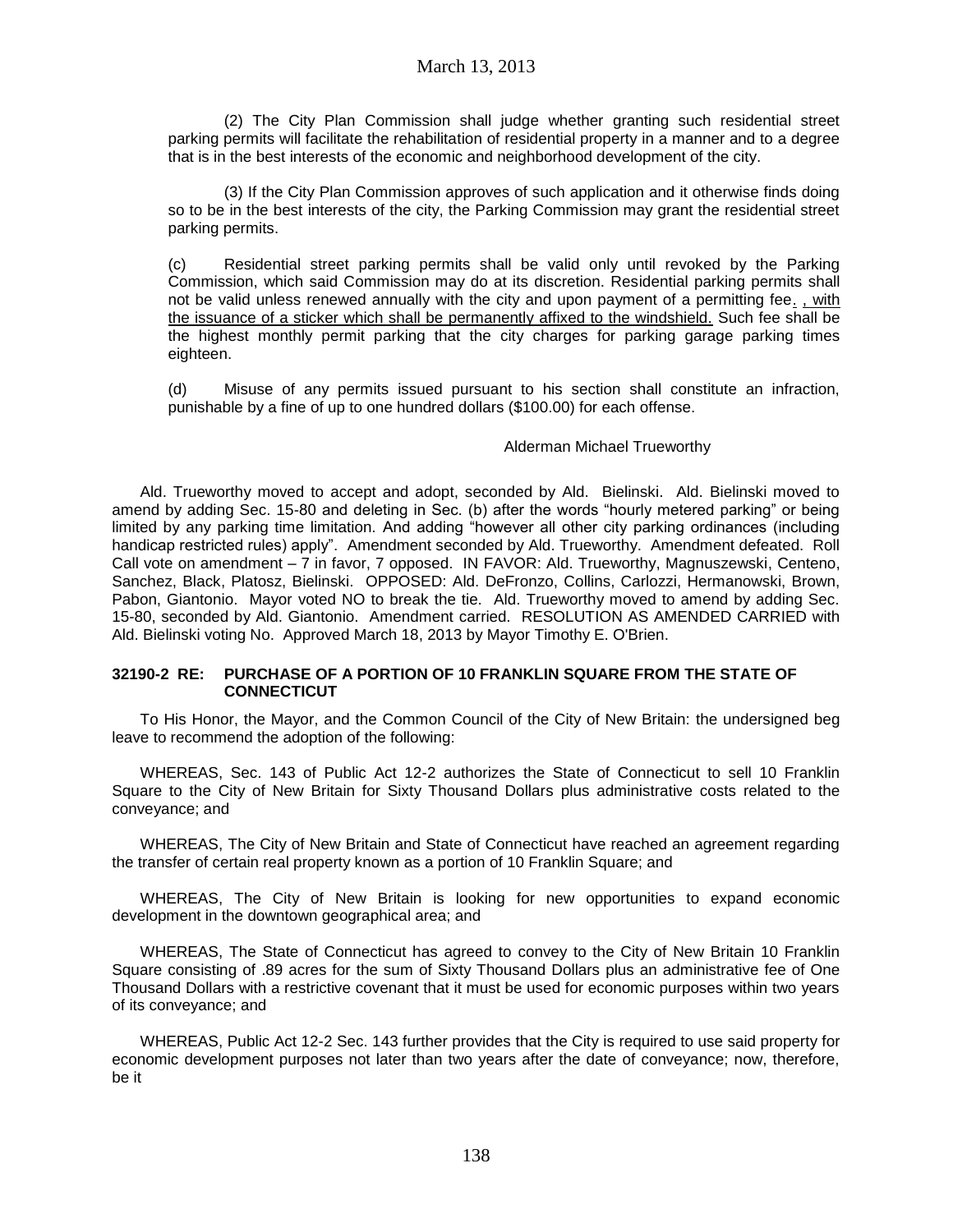RESOLVED, That Timothy E. O'Brien, Jr., Mayor, be and is hereby authorized to execute all documents related to the transfer and acquisition of 10 Franklin Square from the State of Connecticut at a price not to exceed Sixty Thousand Dollars plus administrative costs of One Thousand Dollars.

#### Alderman Michael Trueworthy

Ald. Trueworthy moved to accept and adopt, seconded by Ald. Hermanowski. So voted. Approved March 15, 2013 by Mayor Timothy E. O'Brien.

### **32191-2 RE: LEASE TO CARY GAGNON FOR THE ESTABLISHMENT OF A DUNKIN DONUTS RESTAURANT AT 135 MAIN STREET**

To His Honor, the Mayor, and the Common Council of the City of New Britain: the undersigned beg leave to recommend the adoption of the following:

WHEREAS, The City of New Britain has completed construction of a new Police Station located at Main Street which contains unfinished space on the first floor for commercial development; and

WHEREAS, Cary Gagnon has approached the City requesting to lease 2,000 square feet in order to construct a Dunkin' Donuts Restaurant at 135 Main Street; and

WHEREAS, Mr. Gagnon has been a franchise owner for over twenty-three years, owns numerous Dunkin' Donuts establishments, has successfully turned around non-performing restaurant into successful food establishments and is one of Dunkin's top business performers; and

WHEREAS, The City of New Britain and Mr. Gagnon have been involved in negotiations for a long term lease of this property; and

WHEREAS, The City of New Britain and Mr. Gagnon have reached a preliminary agreement with respect to terms of and conditions of a lease with an initial ten year term at \$13.00 per square foot; a first renewal term of five years at rental rate of \$16.00 per square foot; a second renewal for a term of five years at rental rate \$19.00 per square foot and fourth and fifth renewal term of five years each at a rental rate to be determined by fair market value; and

WHEREAS, The cost of the build-outs of this restaurant shall be the sole responsibility of Mr. Gagnon now, therefore, be it

RESOLVED, That Timothy E. O'Brien, Jr., Mayor, be and is authorized to complete the negotiations between the City of New Britain and Cary Gagnon for the commercial lease of 135 Main Street for rental terms as follows:

- (a) \$13.00 per square foot for initial ten year term;
- (b) \$16.00 per square foot for first renewal, a period of five years;
- (c) \$19.00 per square foot for second renewal, a period of five years;
- (d) fair market value for third renewal period of five years;
- (e) fair market value for fourth renewal period of five years.

and is authorized to sign and execute the Lease Agreement on behalf of the City of New Britain with Cary Gagnon.

Alderwoman Suzanne Bielinski Majority Leader

Ald. Trueworthy moved to accept and adopt, seconded by Ald. Hermanowski. So voted with Ald. Pabon voting NO. Approved March 15, 2013 by Mayor Timothy E. O'Brien.